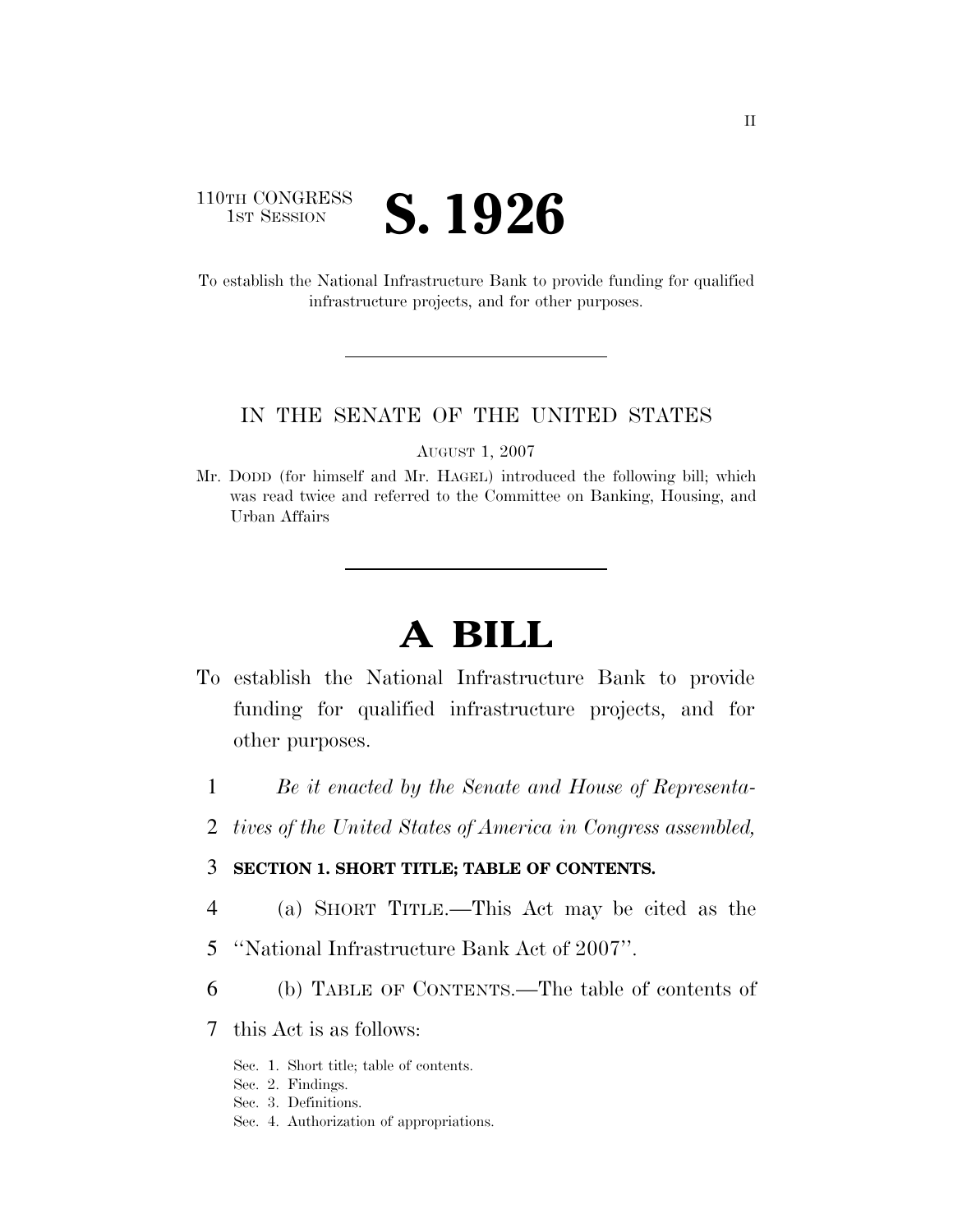#### TITLE I—NATIONAL INFRASTRUCTURE BANK

- Sec. 101. Establishment of Bank.
- Sec. 102. Management of Bank.
- Sec. 103. Staff and personnel matters.

### TITLE II—POWERS AND DUTIES OF THE BANK

- Sec. 201. Powers of the Bank Board.
- Sec. 202. Qualified infrastructure project ratings.
- Sec. 203. Development of financing package.
- Sec. 204. Coupon notes for holders of infrastructure bonds.
- Sec. 205. Exemption from local taxation.

#### TITLE III—STUDIES AND REPORTS

Sec. 301. Report; database.

Sec. 302. Study and report on infrastructure financing mechanisms. Sec. 303. GAO report.

### 1 **SEC. 2. FINDINGS.**

| $\overline{2}$ | Congress finds that—                                |
|----------------|-----------------------------------------------------|
| $\mathfrak{Z}$ | (1) according to the American Society of Civil      |
| 4              | Engineers, the current condition of the infrastruc- |
| 5              | ture of the United States earns a grade point aver- |
| 6              | age of D and jeopardizes the prosperity and quality |
| 7              | of life of the citizens of the United States;       |
| $8\,$          | (2) according to the Federal Transit Adminis-       |
| 9              | tration-                                            |
| 10             | (A) approximately $$15,800,000,000$ must            |
| 11             | be expended each year for a period of not less      |
| 12             | than 20 years to maintain the operational ca-       |
| 13             | pacity of the transit systems of the United         |
| 14             | States; and                                         |
| 15             | (B) approximately $$21,800,000,000$ must            |
| 16             | be expended each year for a period of not less      |
| 17             | than 20 years to improve the operational capac-     |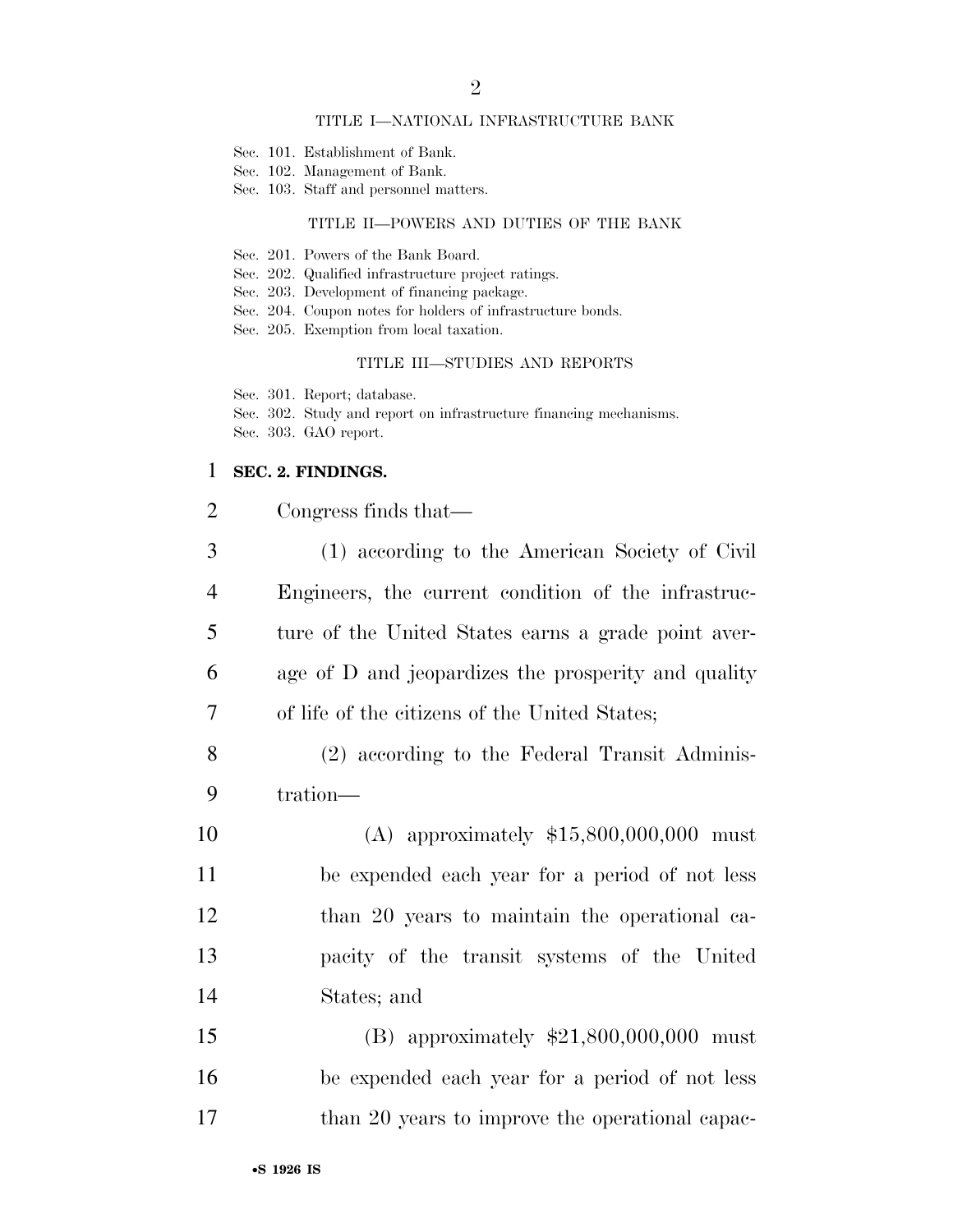| $\mathbf{1}$   | ity of the transit systems of the United States       |
|----------------|-------------------------------------------------------|
| $\overline{2}$ | to meet the growing demands of passengers in          |
| 3              | a safe and adequate manner;                           |
| $\overline{4}$ | (3) according to the Millennial Housing Com-          |
| 5              | mission, there remains a critical shortage of afford- |
| 6              | able public housing for extreme low-income individ-   |
| 7              | uals;                                                 |
| 8              | $(4)$ there are over $1,200,000$ units of public      |
| 9              | housing nationwide, with an accumulated capital       |
| 10             | needs backlog of approximately \$18,000,000,000,      |
| 11             | with an additional $$2,000,000,000$ accruing each     |
| 12             | year;                                                 |
| 13             | (5) according to the Federal Highway Adminis-         |
| 14             | tration-                                              |
| 15             | (A) 33 percent of all urban and rural                 |
| 16             | roads in the United States are in poor, medi-         |
| 17             | ocre, or fair condition;                              |
| 18             | (B) approximately $$131,700,000,000$ must             |
| 19             | be expended each year for a period of not less        |
| 20             | than 20 years to improve the conditions of            |
| 21             | those urban and rural roads;                          |
| 22             | $(C)$ 27.1 percent of all bridges in the              |
| 23             | United States are-                                    |
| 24             | (i) structurally deficient; or                        |
| 25             | (ii) functionally obsolete; and                       |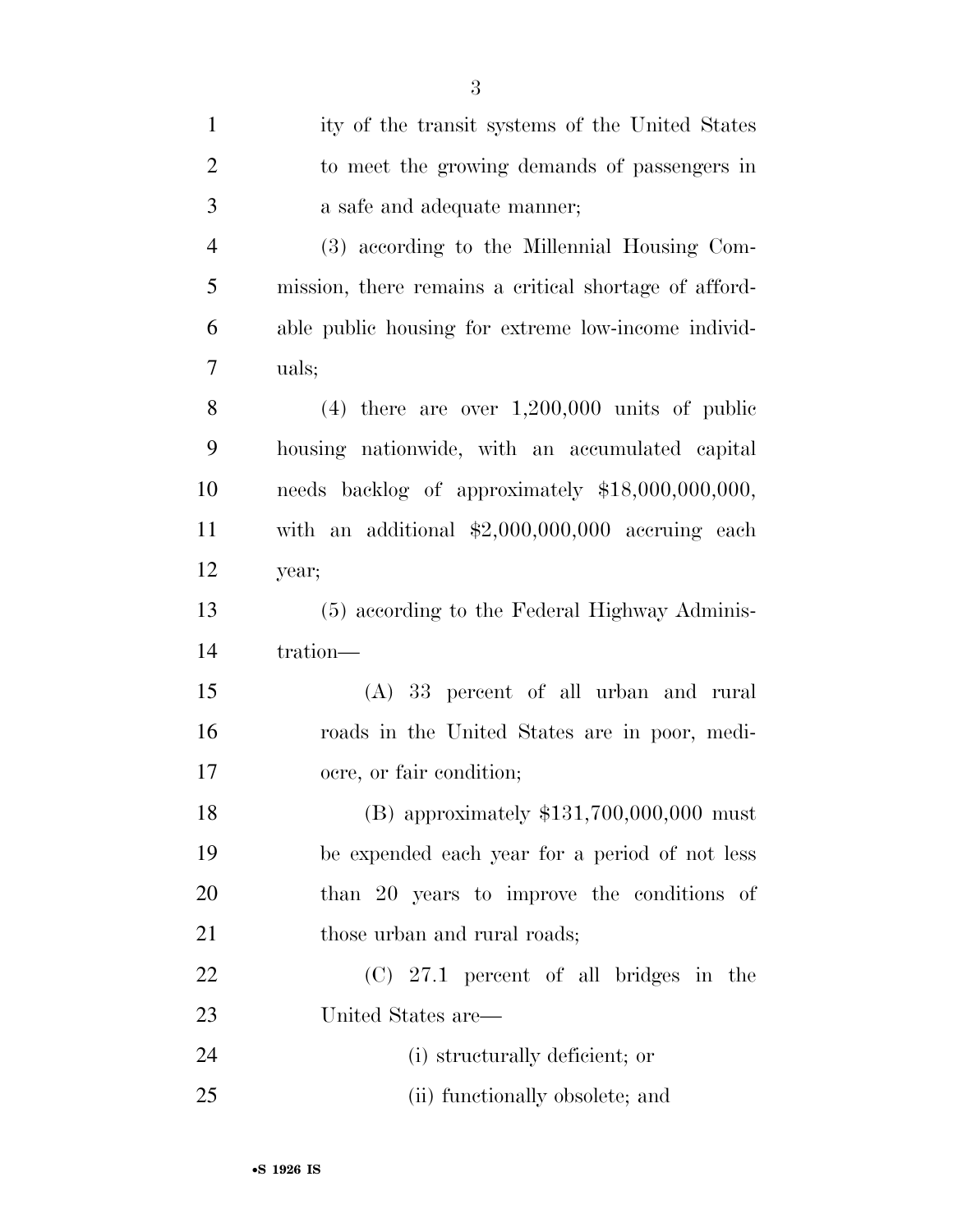| $\mathbf{1}$   | (D) approximately $$9,400,000,000$ must          |
|----------------|--------------------------------------------------|
| $\overline{2}$ | be expended each year for a period of not less   |
| 3              | than 20 years to eliminate the deficiencies of   |
| $\overline{4}$ | those bridges;                                   |
| 5              | (6) according to the Environmental Protection    |
| 6              | Agency—                                          |
| 7              | $(A)$ \$151,000,000,000 must be expended         |
| 8              | during the next 20 years to make necessary re-   |
| 9              | pairs, replacements, and upgrades to the ap-     |
| 10             | proximately 55,000 community drinking water      |
| 11             | systems of the United States; and                |
| 12             | (B) approximately $$390,000,000,000$ must        |
| 13             | be expended during the next 20 years to elimi-   |
| 14             | nate the deficiencies of the wastewater systems  |
| 15             | of the United States;                            |
| 16             | (7) the infrastructure financing mechanisms of   |
| 17             | the United States do not adequately—             |
| 18             | (A) address infrastructure projects of re-       |
| 19             | gional or national significance;                 |
| 20             | (B) encourage an appropriate pooling of          |
| 21             | Federal, State, local, and private resources; or |
| 22             | (C) provide transparency to ensure the op-       |
| 23             | timal return on public resources;                |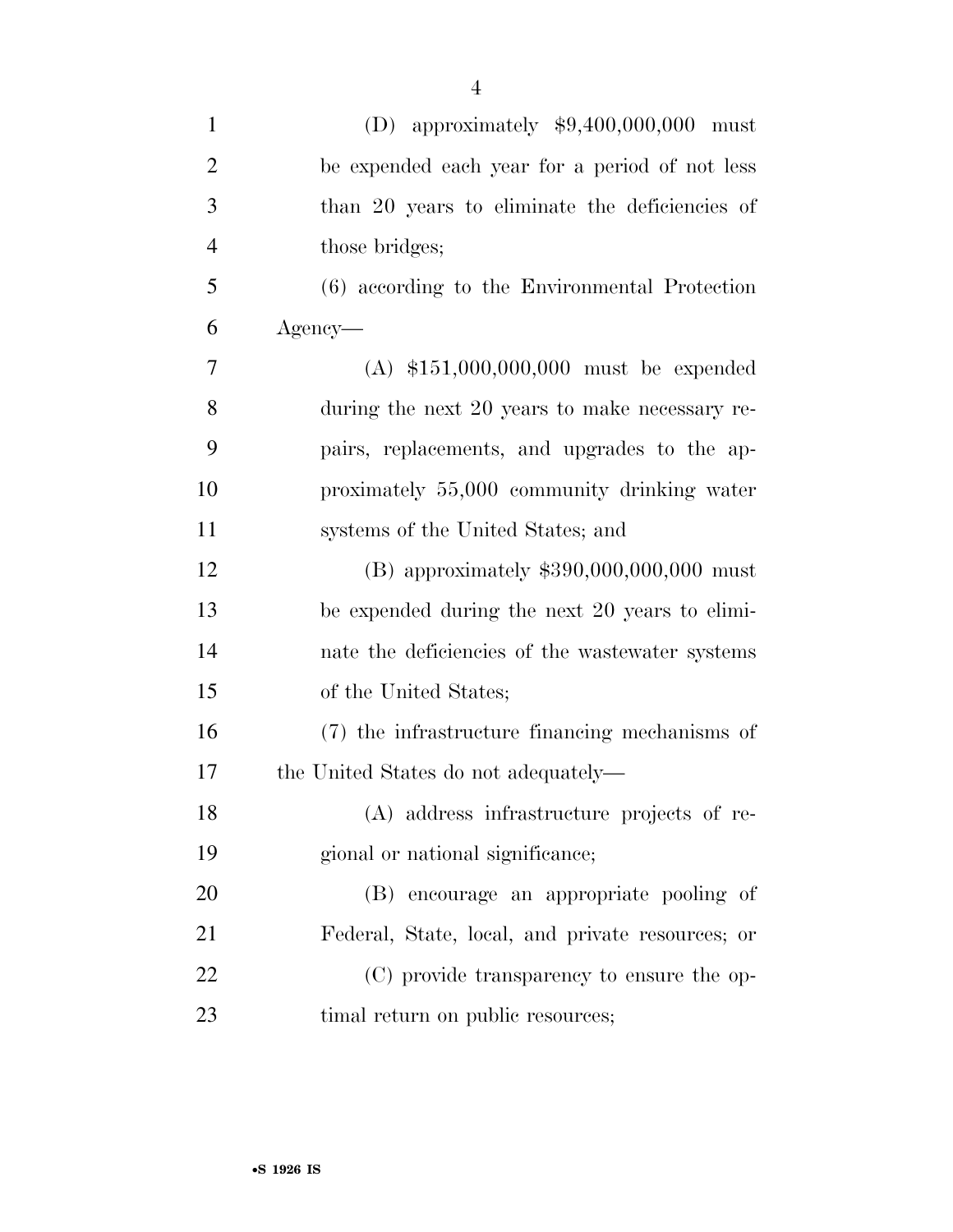| $\mathbf{1}$   | (8) there are no Federal financing notes, cred-      |
|----------------|------------------------------------------------------|
| $\overline{2}$ | its, or bonds which allow investors to fund only in- |
| 3              | frastructure projects;                               |
| $\overline{4}$ | $(9)$ there is a need to involve pension funds and   |
| 5              | other private investors who want to invest in infra- |
| 6              | structure, but to whom tax credits have no value;    |
| 7              | and                                                  |
| 8              | (10) there are no federally guaranteed invest-       |
| 9              | ment notes of greater than 30 years in duration,     |
| 10             | whereas many federally funded assets are of dura-    |
| 11             | tions much longer than 30 years.                     |
| 12             | SEC. 3. DEFINITIONS.                                 |
| 13             | In this Act, the following definitions shall apply:  |
| 14             | (1) BANK.—The term "Bank" means the "Na-             |
| 15             | tional Infrastructure Bank" established under sec-   |
| 16             | tion 101.                                            |
| 17             | (2) BOARD.—The term "Board" means the                |
| 18             | board of directors of the Bank, established under    |
| 19             | section 102.                                         |
| 20             | (3) CHAIRPERSON; VICE CHAIRPERSON.—The               |
| 21             | terms "Chairperson" and "Vice Chairperson" mean      |
| 22             | the Chairperson and Vice Chairperson of the Board,   |
| 23             | respectively.                                        |

(4) FINANCING MECHANISM.—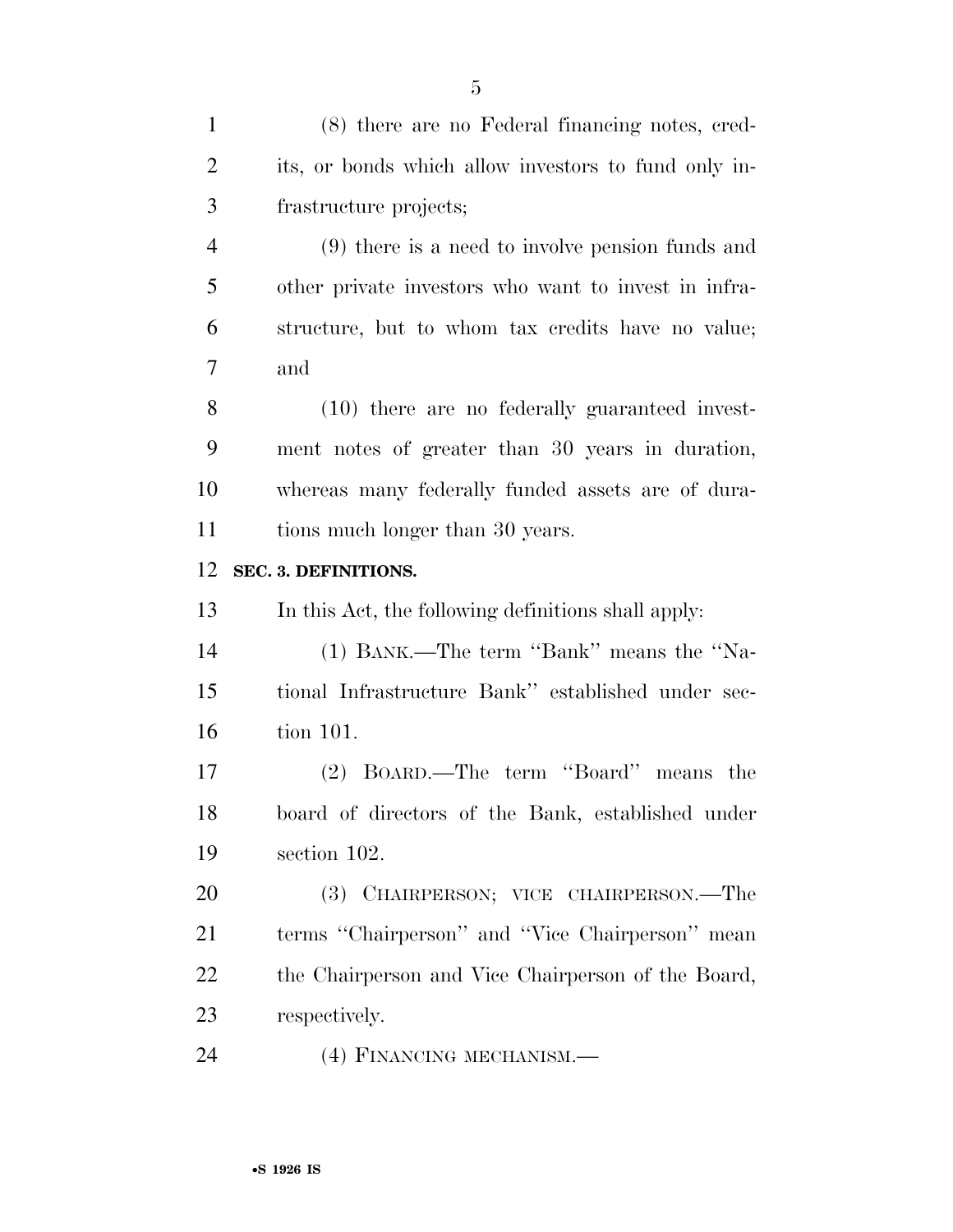| $\mathbf{1}$   | (A) IN GENERAL.—The term "financing               |
|----------------|---------------------------------------------------|
| $\overline{2}$ | mechanism" means a method used by the Bank        |
| 3              | to pledge the full faith and credit of the United |
| $\overline{4}$ | States to provide money, credit, or other capital |
| 5              | to a qualified infrastructure project.            |
| 6              | (B) INCLUSIONS.—The term "financing"              |
| 7              | mechanism" includes—                              |
| 8              | (i) a direct subsidy;                             |
| 9              | (ii) a general purpose infrastructure             |
| 10             | bond; and                                         |
| 11             | (iii) a project-based infrastructure              |
| 12             | bond.                                             |
| 13             | (5) FINANCING PACKAGE.—The term "financ-          |
| 14             | ing package" means 1 or more financing mecha-     |
| 15             | nisms used by the Bank to meet the Federal com-   |
| 16             | mitment for a qualified infrastructure project.   |
| 17             | (6)<br>GENERAL PURPOSE INFRASTRUCTURE             |
| 18             | BOND.—The term "general purpose infrastructure    |
| 19             | bond" means a bond issued as part of an issue in  |
| 20             | accordance with this Act, if—                     |
| 21             | (A) the net spendable proceeds from the           |
| 22             | sale of the issue may be used for expenditures    |
| 23             | incurred after the date of issuance with respect  |
| 24             | to any qualified infrastructure project or pur-   |
| 25             | pose, subject to the rules of the Bank;           |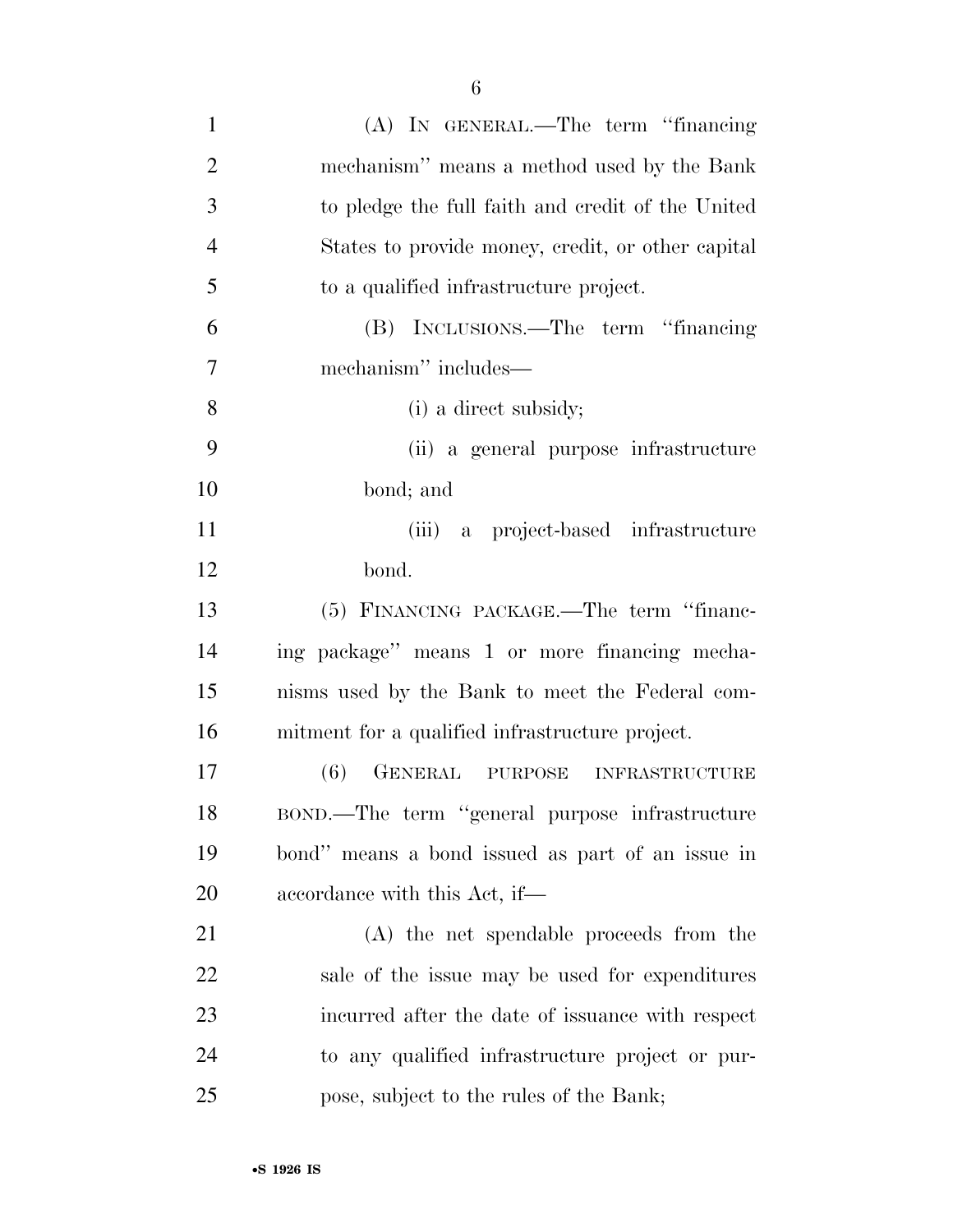| $\mathbf{1}$   | (B) the bond is issued by the Bank, is in                    |
|----------------|--------------------------------------------------------------|
| $\overline{2}$ | registered form, and meets the requirements of               |
| 3              | this Act and otherwise applicable law;                       |
| $\overline{4}$ | (C) the term of each bond which is part of                   |
| 5              | the issue is greater than 30 years; and                      |
| 6              | (D) the payment of principal with respect                    |
| 7              | to the bond is the obligation of the Bank.                   |
| 8              | (7) INFRASTRUCTURE PROJECT.—                                 |
| 9              | (A) IN GENERAL.—The term "infrastruc-                        |
| 10             | ture project" means the building, improvement,               |
| 11             | or increase in capacity of a basic installation,             |
| 12             | facility, asset, or stock that is associated with—           |
| 13             | (i) a mass transit system that meets                         |
| 14             | the criteria in subparagraph $(B)$ ;                         |
| 15             | (ii) a public housing property that is                       |
| 16             | eligible to receive funding under section 24                 |
| 17             | of the United States Housing Act of 1937                     |
| 18             | $(42 \text{ U.S.C. } 1437 \text{v})$ and that meets the cri- |
| 19             | teria in subparagraph $(B)$ ;                                |
| 20             | (iii) a road or bridge that meets the                        |
| 21             | criteria in subparagraph $(B)$ ; or                          |
| 22             | (iv) a drinking water system or a                            |
| 23             | was tewater system that meets the criteria                   |
| 24             | in subparagraph (B).                                         |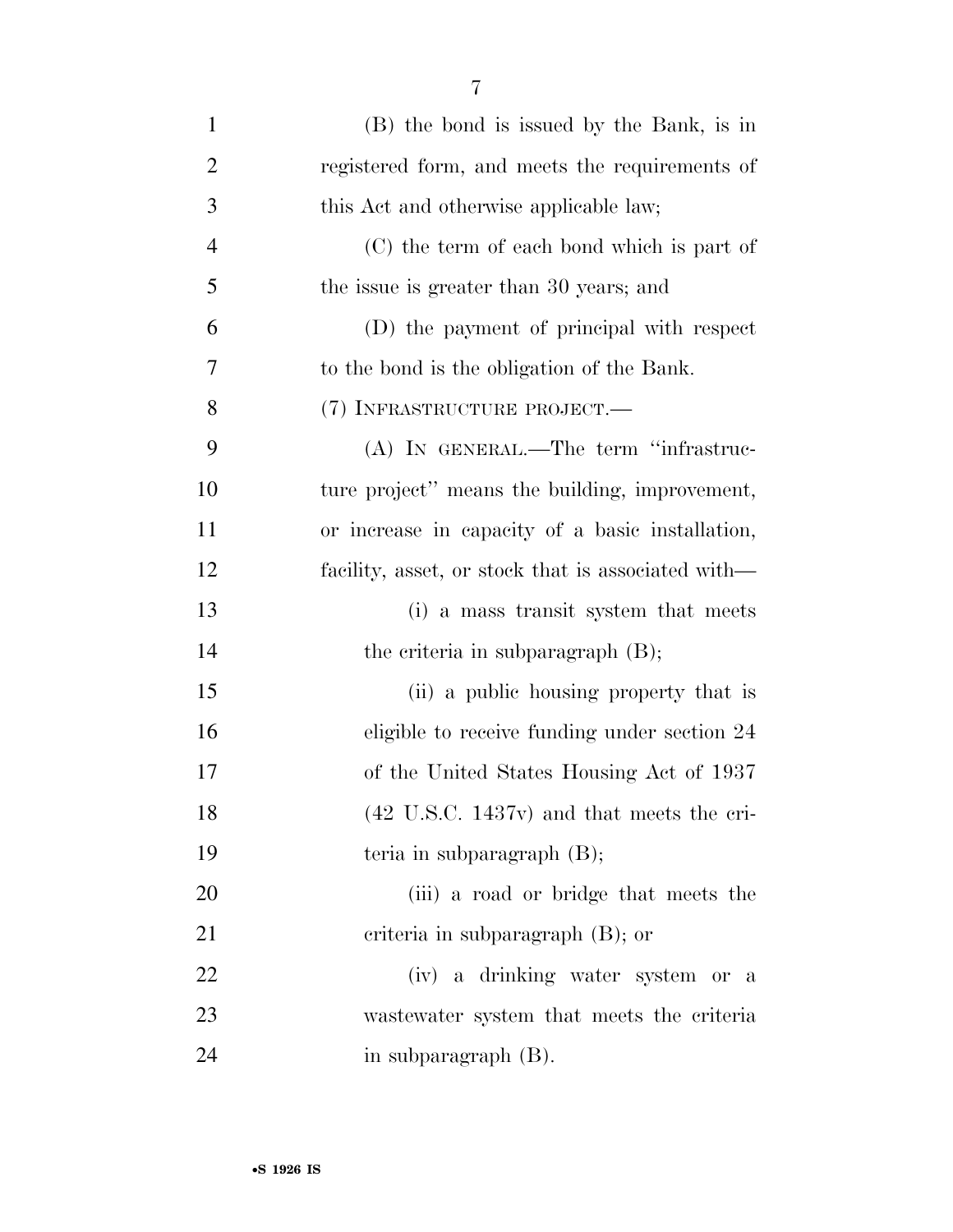(B) CRITERIA.—A project described in any of clauses (i) through (iv) of subparagraph (A) meets the criteria of this subparagraph if it serves any one or more of the objectives identi- fied in paragraphs (1) through (9) of section 101(c) of the Housing and Community Develop-7 ment Act of 1974 (42 U.S.C. 5301(c)). (8) PROJECT-BASED INFRASTRUCTURE BOND.—The term ''project-based infrastructure bond'' means any bond issued as part of an issue, if— (A) the net spendable proceeds from the sale of the issue are to be used for expenditures incurred after the date of issuance only with re- spect to the qualified infrastructure project for 16 which the bond is issued; (B) the bond is issued by the Bank, meets 18 the requirements of section  $149(a)$  of title 26, United States Code, for registration, and other- wise meets the requirements of this Act and 21 other applicable law; (C) the term of each bond which is part of the issue is equal to the useful life of the quali- fied infrastructure project funded through use of the bond; and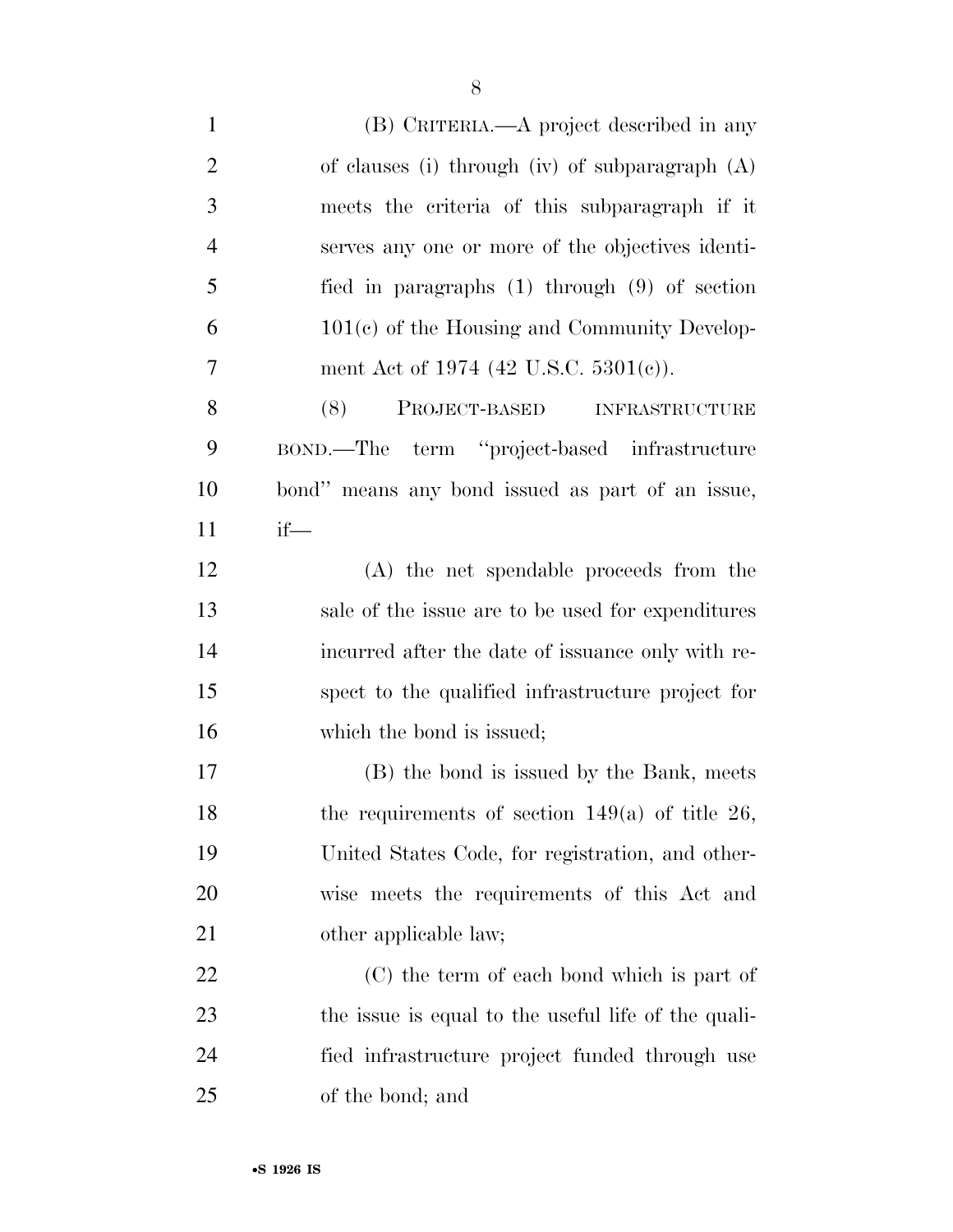| $\mathbf{1}$   | (D) the payment of principal with respect                     |
|----------------|---------------------------------------------------------------|
| $\mathfrak{2}$ | to the bond is the obligation of the Bank.                    |
| 3              | (9) PUBLIC HOUSING AGENCY.—The<br>term                        |
| $\overline{4}$ | "public housing agency" means an agency described             |
| 5              | in section $3(b)(6)$ of the United States Housing Act         |
| 6              | of 1937 (42 U.S.C. 1437a(b)(6)).                              |
| 7              | (10) PUBLIC SPONSOR.—The term "public                         |
| 8              | sponsor" includes a State or local government, an             |
| 9              | Indian tribe (as defined in section 4 of the Indian           |
| 10             | Self-Determination and Education Assistance Act               |
| 11             | $(25 \text{ U.S.C. } 450b)$ , a public transit agency, public |
| 12             | housing agency, a public infrastructure agency, or a          |
| 13             | consortium of those entities, including a public enti-        |
| 14             | ty that has partnered with a private nonprofit or             |
| 15             | for-profit entity.                                            |
| 16             | (11) QUALIFIED INFRASTRUCTURE PROJECT.—                       |
| 17             | The term "qualified infrastructure project" means             |

 an infrastructure project designated by the Board as a qualified infrastructure project in accordance with section 202.

### **SEC. 4. AUTHORIZATION OF APPROPRIATIONS.**

 Until such time as the Bank has received funds from the issuance of bonds sufficient to carry out this Act and the administration of the Bank, there are authorized to be appropriated to the Bank, such sums as may be nec-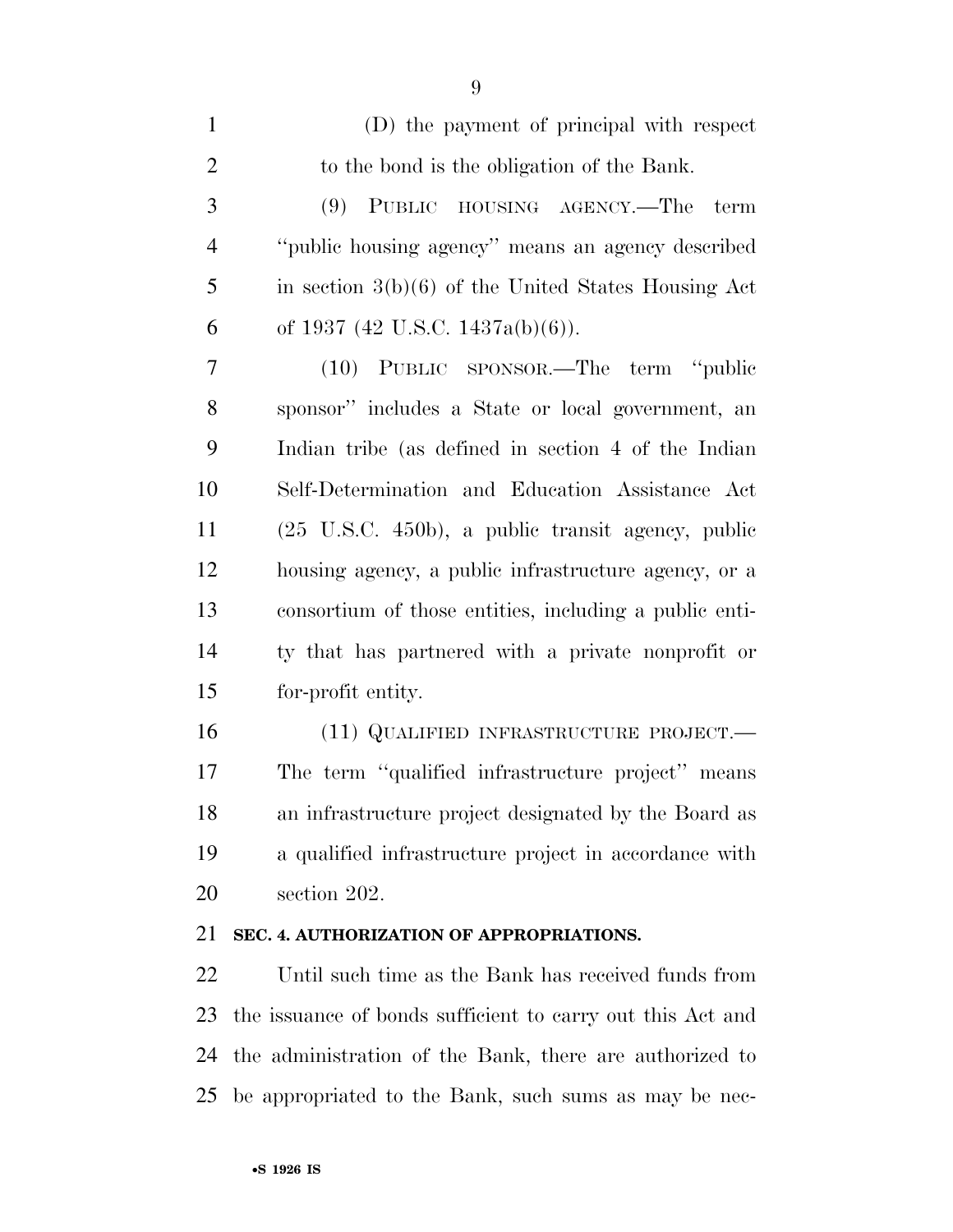essary for such purposes, to remain available until ex-pended.

# **TITLE I—NATIONAL INFRASTRUCTURE BANK**

### **SEC. 101. ESTABLISHMENT OF BANK.**

 There is established the ''National Infrastructure Bank'', which shall be an independent establishment of the Federal Government, as defined in section 104 of title 5, United States Code.

### **SEC. 102. MANAGEMENT OF BANK.**

(a) BOARD OF DIRECTORS.—

 (1) IN GENERAL.—The management of the Bank shall be vested in a Board of Directors con- sisting of 5 members, appointed by the President, by and with the advice and consent of the Senate, from among individuals who are citizens of the United States.

 (2) MEMBER EXPERTISE.—Not fewer than 1 member of the Board shall have demonstrated exper-tise in—

- 22 (B) public housing infrastructure;
- 23 (C) road and bridge infrastructure;
- (D) water infrastructure; or
- (E) public finance.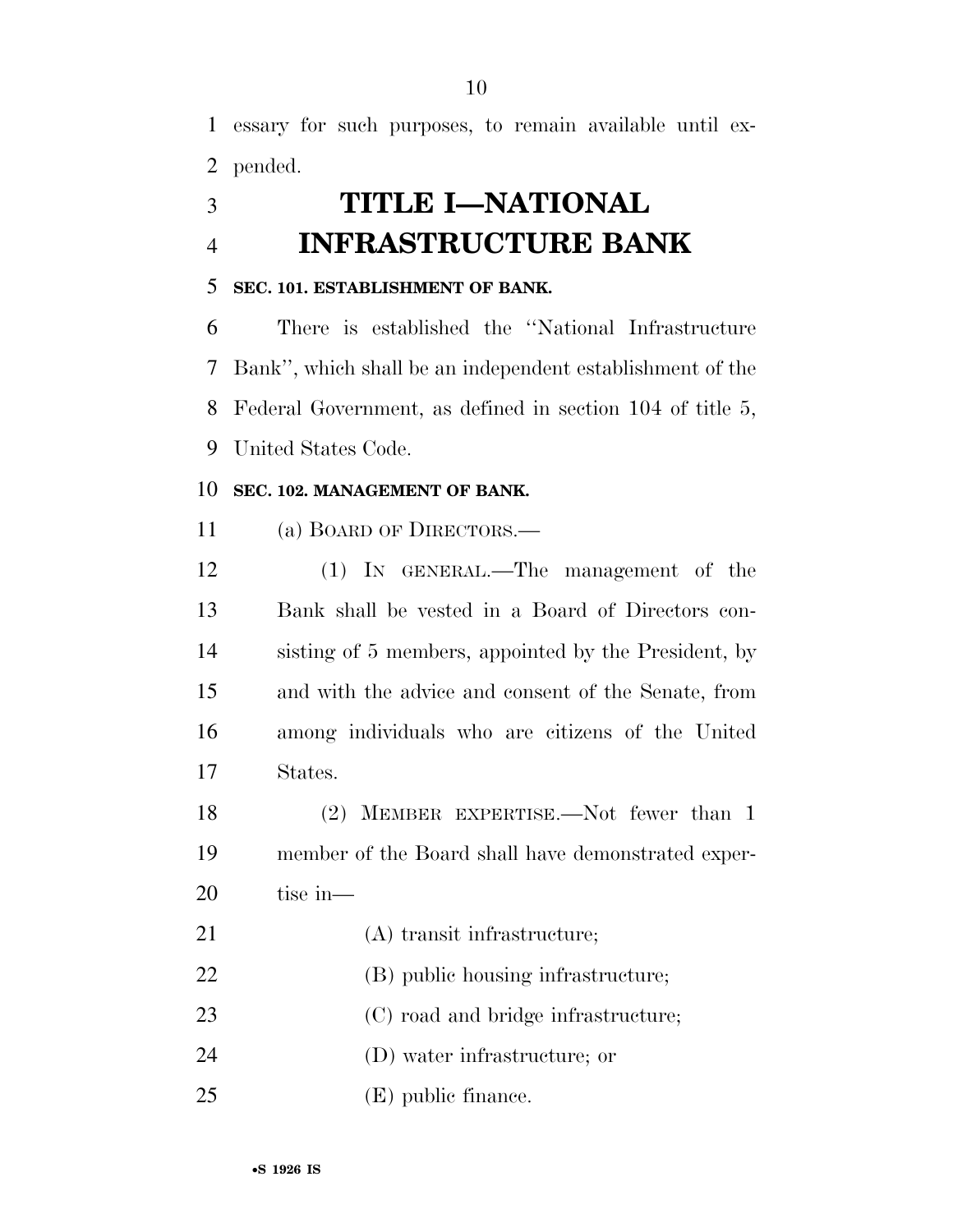| $\mathbf{1}$   | (3) POLITICAL AFFILIATION.—Section $2(a)(2)$              |
|----------------|-----------------------------------------------------------|
| $\overline{2}$ | of the Federal Deposit Insurance Act (12 U.S.C.           |
| 3              | $1812(a)(2)$ shall apply to members of the Board of       |
| $\overline{4}$ | Directors of the Bank in the same manner as it ap-        |
| 5              | plies to the Board of Directors of the Federal De-        |
| 6              | posit Insurance Corporation.                              |
| 7              | (4) MEETINGS.—The Board shall meet not                    |
| 8              | later than 90 days after the date on which all direc-     |
| 9              | tors of the Board are first appointed, and otherwise      |
| 10             | at the call of the Chairperson.                           |
| 11             | OF APPOINTMENTS.—The<br>(5)<br>DATE<br>initial            |
| 12             | nominations to the Board shall be made not later          |
| 13             | than 60 days after the date of enactment of this          |
| 14             | Act.                                                      |
| 15             | (b) CHAIRPERSON AND VICE CHAIRPERSON.—The                 |
| 16             | Chairperson and Vice Chairperson of the Board shall be    |
| 17             | appointed and shall serve in the same manner as is pro-   |
| 18             | vided for members of the Federal Deposit Insurance Cor-   |
| 19             | poration under section 2(b) of the Federal Deposit Insur- |
| 20             | ance Act $(12 \text{ U.S.C. } 1812(b))$ .                 |
| 21             | $(c)$ TERMS.—                                             |
| 22             | (1) APPOINTED MEMBERS.—Except as provided                 |
| 23             | in paragraph (2), each member of the Board shall          |

be appointed for a term of 6 years.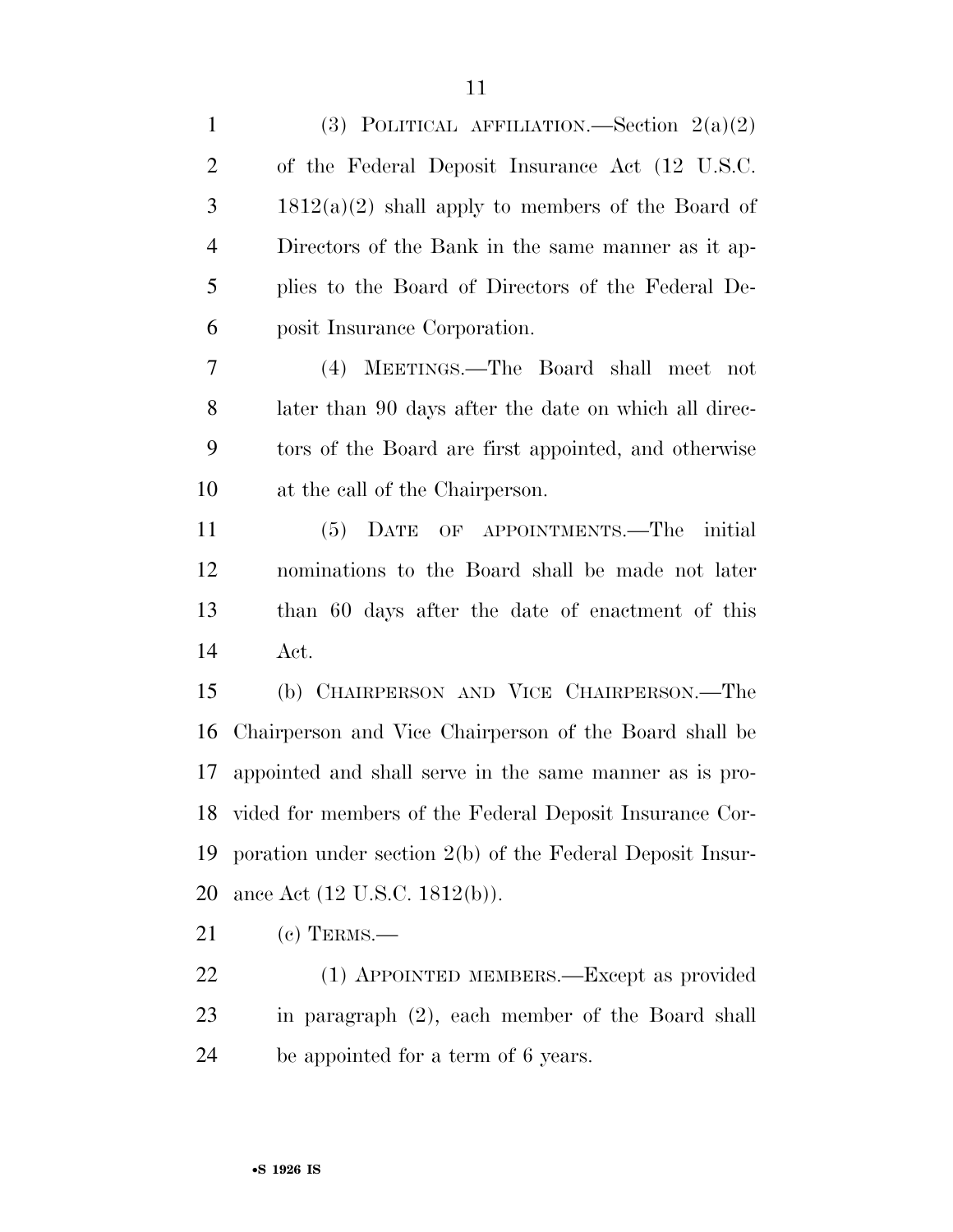| $\mathbf{1}$   | (2) INITIAL STAGGERED TERMS.—Of the initial                |
|----------------|------------------------------------------------------------|
| $\overline{2}$ | members of the Board—                                      |
| 3              | (A) the Chairperson and Vice Chairperson                   |
| $\overline{4}$ | shall be appointed for a term of 6 years;                  |
| 5              | (B) 1 member shall be appointed for a                      |
| 6              | term of 5 years;                                           |
| 7              | (C) 1 member shall be appointed for a                      |
| 8              | term of 4 years; and                                       |
| 9              | (D) 1 member shall be appointed for a                      |
| 10             | term of 3 years.                                           |
| 11             | (3) INTERIM APPOINTMENTS.—Any member of                    |
| 12             | the Board appointed to fill a vacancy occurring be-        |
| 13             | fore the expiration of the term for which the prede-       |
| 14             | cessor of such member was appointed shall be ap-           |
| 15             | pointed only for the remainder of such term.               |
| 16             | (4) CONTINUATION OF SERVICE.—The Chair-                    |
| 17             | person, Vice Chairperson, and each other member of         |
| 18             | the Board may continue to serve after the expiration       |
| 19             | of the term of office to which such member was ap-         |
| 20             | pointed, until a successor has been appointed.             |
| 21             | (d) VACANCY.—Any vacancy on the Board shall be             |
| 22             | filled in the manner in which the original appointment was |
| 23             | made.                                                      |
| 24             | (e) INELIGIBILITY FOR OTHER OFFICES.—                      |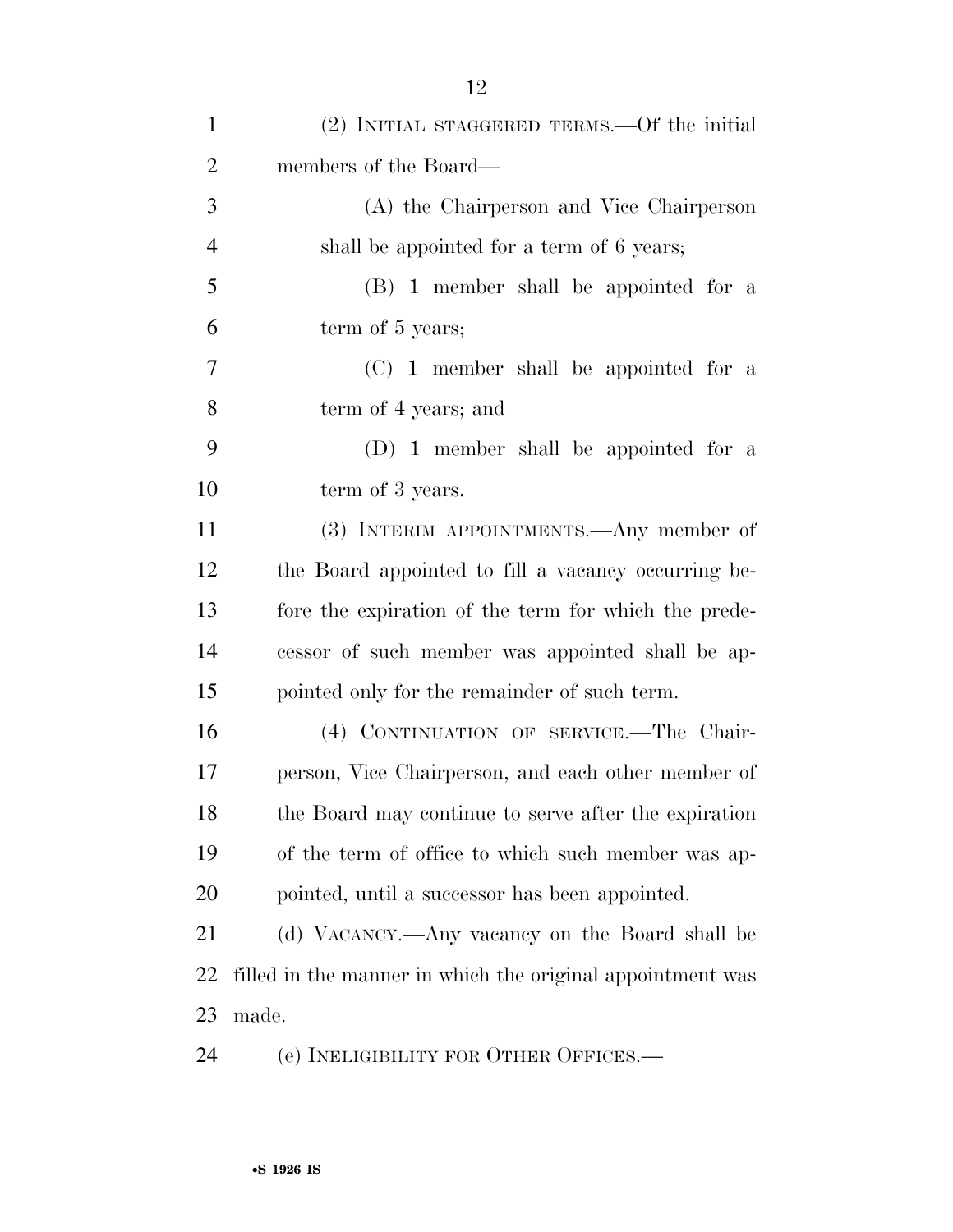| $\mathbf{1}$   | (1) RESTRICTION DURING SERVICE.—No mem-          |
|----------------|--------------------------------------------------|
| $\overline{2}$ | ber of the Board may, during service on the      |
| 3              | Board—                                           |
| $\overline{4}$ | $(A)$ be an officer or director of, or other-    |
| 5              | wise be employed by, any entity engaged in or    |
| 6              | otherwise associated with an infrastructure      |
| 7              | project assisted or considered under this Act;   |
| 8              | (B) hold stock in any such entity; or            |
| 9              | (C) hold any other elected or appointed          |
| 10             | public office.                                   |
| 11             | $(2)$ POST SERVICE RESTRICTION.—                 |
| 12             | (A) IN GENERAL.—No member of the                 |
| 13             | Board may hold any office, position, or employ-  |
| 14             | ment in any entity engaged in or otherwise as-   |
| 15             | sociated with an infrastructure project assisted |
| 16             | under this Act during the 2-year period begin-   |
| 17             | ning on the date on which such member ceases     |
| 18             | to serve on the Board.                           |
| 19             | (B)<br>EXCEPTION FOR MEMBERS<br><b>WHO</b>       |
| 20             | SERVE FULL TERM.—The limitation contained        |
| 21             | in subparagraph (A) does not apply to any        |
| 22             | member who has ceased to serve on the Board      |
| 23             | after serving the full term for which such mem-  |
| 24             | ber was appointed.                               |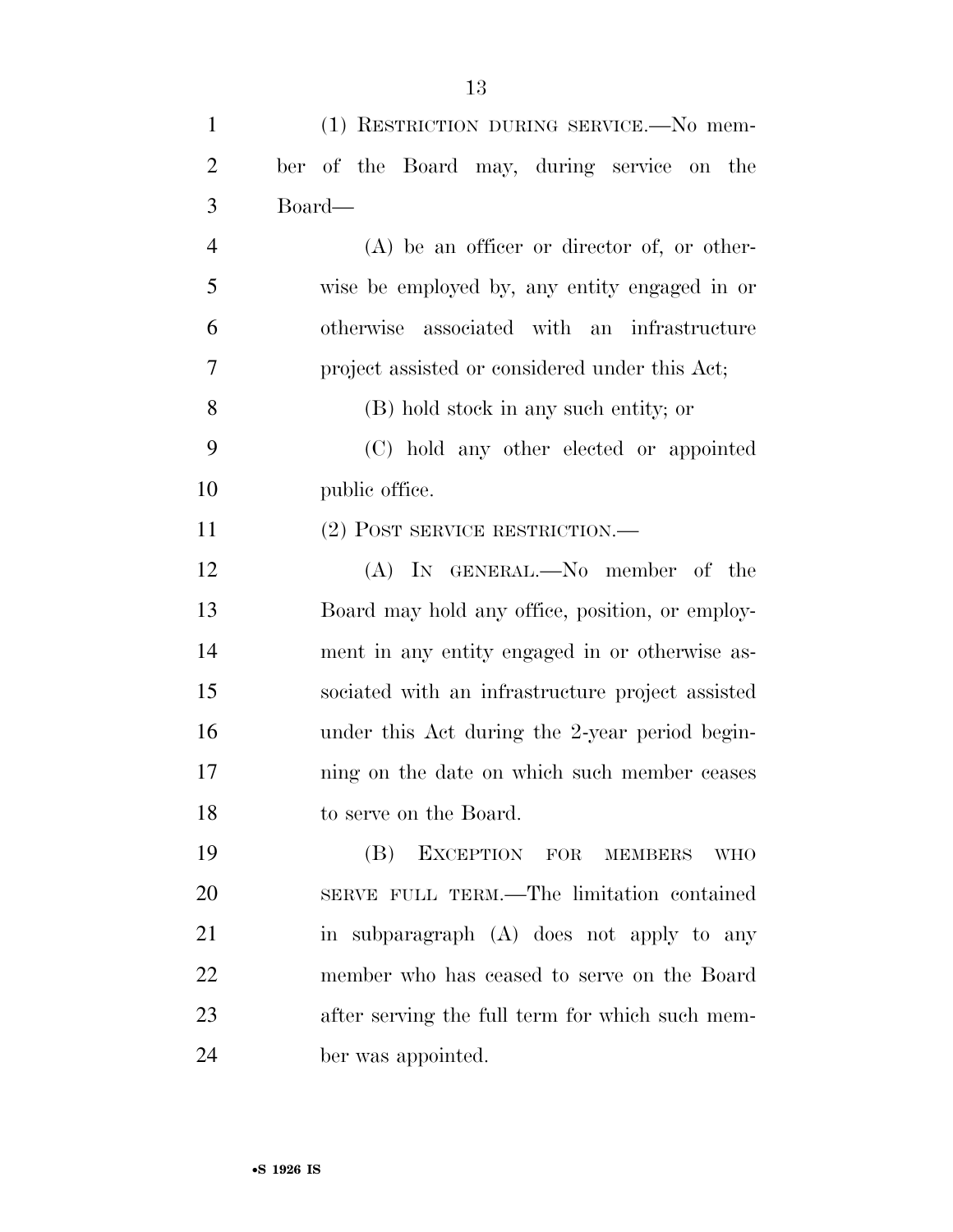(3) CERTIFICATION.—Upon taking office, each member of the Board shall certify under oath that such member has complied with this subsection, and such certification shall be filed with the secretary of the Board.

### **SEC. 103. STAFF AND PERSONNEL MATTERS.**

(a) EXECUTIVE DIRECTOR.—

 (1) IN GENERAL.—The Chairperson may ap- point and terminate, and fix the compensation of, an executive director of the Bank, in accordance with 11 title 5, United States Code.

 (2) CONFIRMATION OF EXECUTIVE DIREC- TOR.—The employment of an executive director shall be subject to confirmation by the Board.

 (3) QUALIFICATIONS OF EXECUTIVE DIREC- TOR.—An individual appointed as the executive di- rector under paragraph (1) shall have demonstrated expertise in—

- (A) transit infrastructure;
- 20 (B) public housing infrastructure;
- 21 (C) road and bridge infrastructure;
- (D) water infrastructure; or
- (E) public finance.

 (b) OTHER PERSONNEL.—The Board may appoint and terminate, and fix the compensation of, in accordance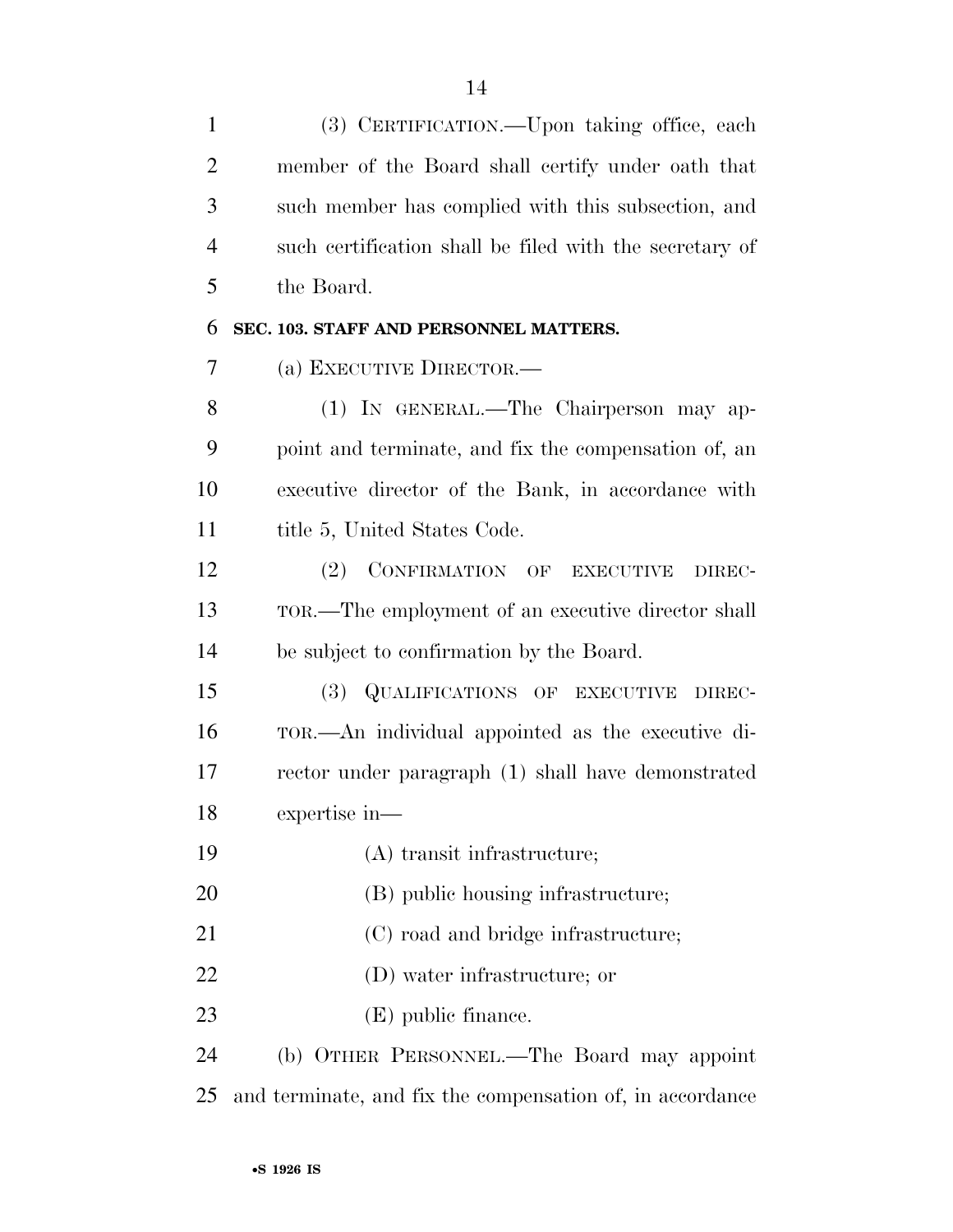| $\mathbf{1}$   | with title 5, United States Code, such personnel as are   |
|----------------|-----------------------------------------------------------|
| $\overline{2}$ | necessary to enable the Bank to perform the duties of the |
| 3              | Bank.                                                     |
| $\overline{4}$ | (c) INSPECTOR GENERAL.-                                   |
| 5              | $(1)$ IN GENERAL.—Section 11 of the Inspector             |
| 6              | General Act of 1978 (5 U.S.C. App.) is amended—           |
| $\overline{7}$ | $(A)$ in paragraph $(1)$ , by inserting "the              |
| 8              | Chairperson of the National Infrastructure                |
| 9              | Bank;" after "the Chairperson of the Federal              |
| 10             | Deposit Insurance Corporation;"; and                      |
| 11             | $(B)$ in paragraph $(2)$ , by inserting "the              |
| 12             | National Infrastructure Bank;" after "the Fed-            |
| 13             | eral Deposit Insurance Corporation;".                     |
| 14             | (2) EXECUTIVE SCHEDULE LEVEL IV.—Section                  |
| 15             | 5315 of title 5, United States Code, is amended by        |
| 16             | inserting after the item relating to the Inspector        |
| 17             | General of the Federal Deposit Insurance Corpora-         |
| 18             | tion, the following:                                      |
| 19             | "Inspector General, National Infrastructure               |
| 20             | Bank.".                                                   |
| 21             | (d) SUPPORT FROM OTHER AGENCIES.—The head of              |
| 22             | any other Federal agency may detail employees to the      |
|                |                                                           |

(e) COMPENSATION OF BOARD MEMBERS.—

Bank for purposes of carrying out the duties of the Bank.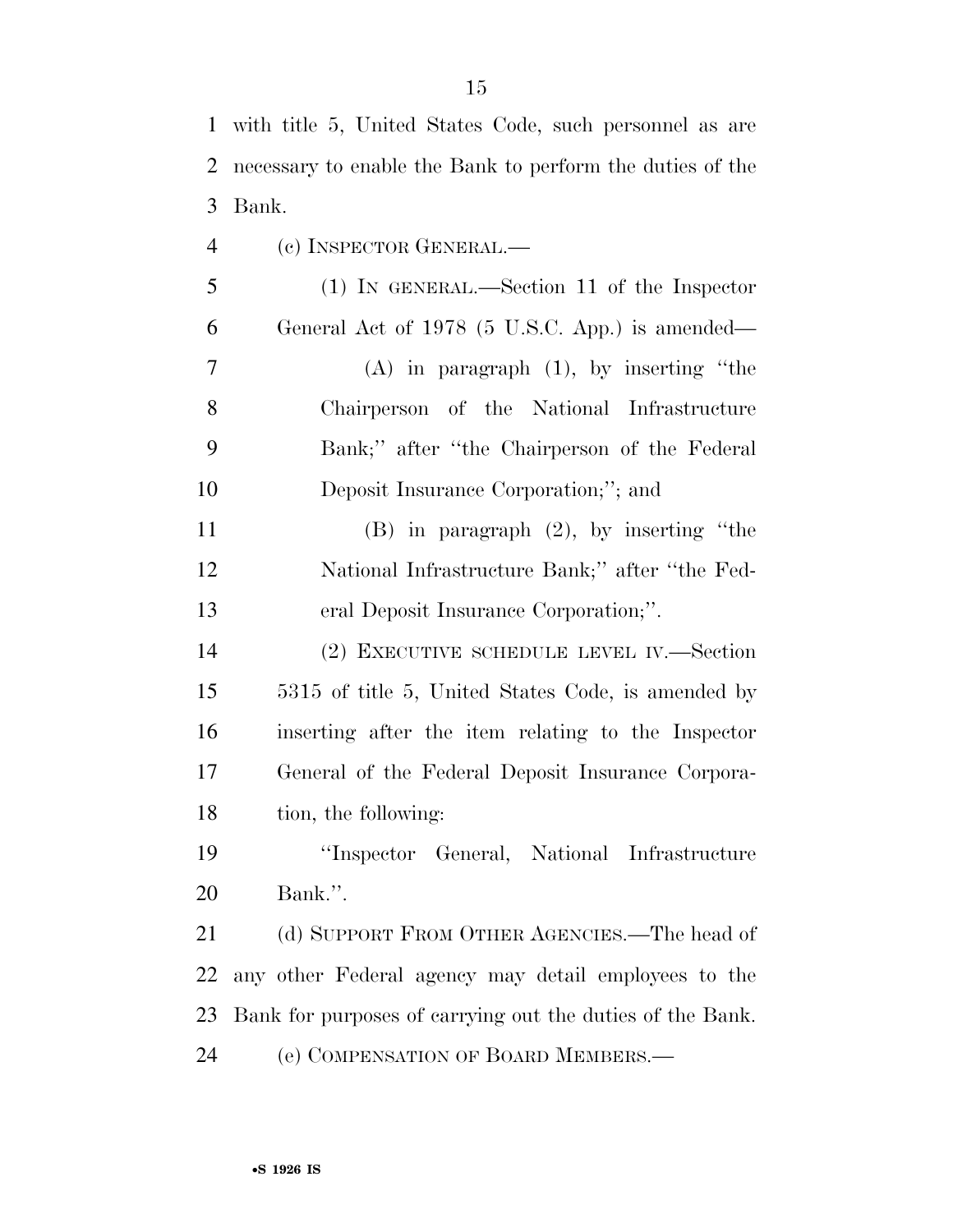| $\mathbf{1}$   | (1) CHAIRPERSON.—Section 5314 of title 5,           |
|----------------|-----------------------------------------------------|
| $\overline{2}$ | United States Code, is amended by inserting after   |
| 3              | the item relating to the Chairman of the Board of   |
| $\overline{4}$ | Directors of the Federal Deposit Insurance Corpora- |
| 5              | tion, the following:                                |
| 6              | "Chairperson, Board of Directors, National In-      |
| 7              | frastructure Bank.".                                |
| 8              | $(2)$ OTHER MEMBERS.—Section 5315 of title 5,       |
| 9              | United States Code, is amended by inserting after   |
| 10             | the item relating to the Inspector General of the   |
| 11             | Federal Deposit Insurance Corporation, the fol-     |
| 12             | lowing:                                             |
| 13             | "Member, Board of Directors of the National         |
| 14             | Infrastructure Bank.".                              |
| 15             | <b>TITLE II-POWERS AND DUTIES</b>                   |
| 16             | OF THE BANK                                         |
| 17             | SEC. 201. POWERS OF THE BANK BOARD.                 |
| 18             | (a) HEARINGS.—The Board may, in carrying out this   |
| 19             | $Act$ —                                             |
| 20             | (1) hold such hearings, meet and act at such        |
| 21             | times and places, take such testimony, receive such |
| 22             | evidence, and administer such oaths, as the Board   |
| 23             | considers advisable; and                            |
| 24             | $(2)$ require, by subpoena or otherwise, the at-    |
| 25             | tendance and testimony of such witnesses and the    |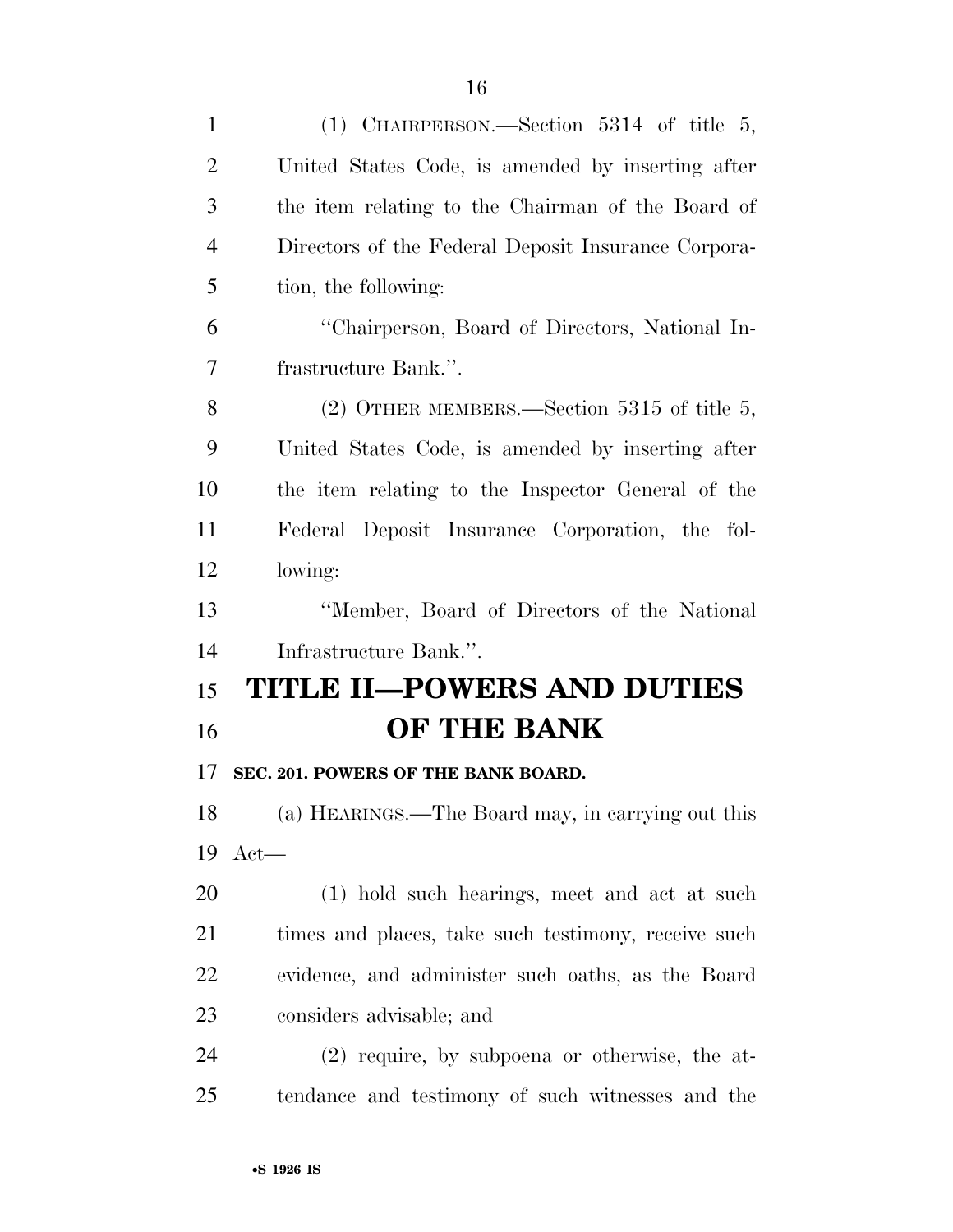| $\mathbf{1}$   | production of such books, records, correspondence,      |
|----------------|---------------------------------------------------------|
| $\overline{2}$ | memoranda, papers, documents, tapes, and mate-          |
| 3              | rials, as the Board considers advisable.                |
| $\overline{4}$ | ISSUANCE AND ENFORCEMENT<br>$SUB-$<br>(b)<br>OF         |
| 5              | POENAS.-                                                |
| 6              | $(1)$ ISSUANCE.—A subpoena issued under sub-            |
| 7              | section (a) shall—                                      |
| 8              | (A) bear the signature of the Chairperson               |
| 9              | and a majority of the members of the Board;             |
| 10             | and                                                     |
| 11             | (B) be served by any person or class of                 |
| 12             | persons designated by the Chairperson for that          |
| 13             | purpose.                                                |
| 14             | (2) ENFORCEMENT.—In the case of contumacy               |
| 15             | or failure to obey a subpoena issued under sub-         |
| 16             | section $(a)(2)$ , the United States district court for |
| 17             | the district in which the subpoenaed person resides,    |
| 18             | is served, or may be found may issue an order re-       |
| 19             | quiring the person to appear at any designated place    |
| 20             | to testify or to produce documentary or other evi-      |
| 21             | dence.                                                  |
| 22             | (3) NONCOMPLIANCE.—Any failure to obey the              |
| 23             | order of the court may be punished by the court as      |
| 24             | a contempt of court.                                    |
| 25             | (c) WITNESS ALLOWANCES AND FEES.—                       |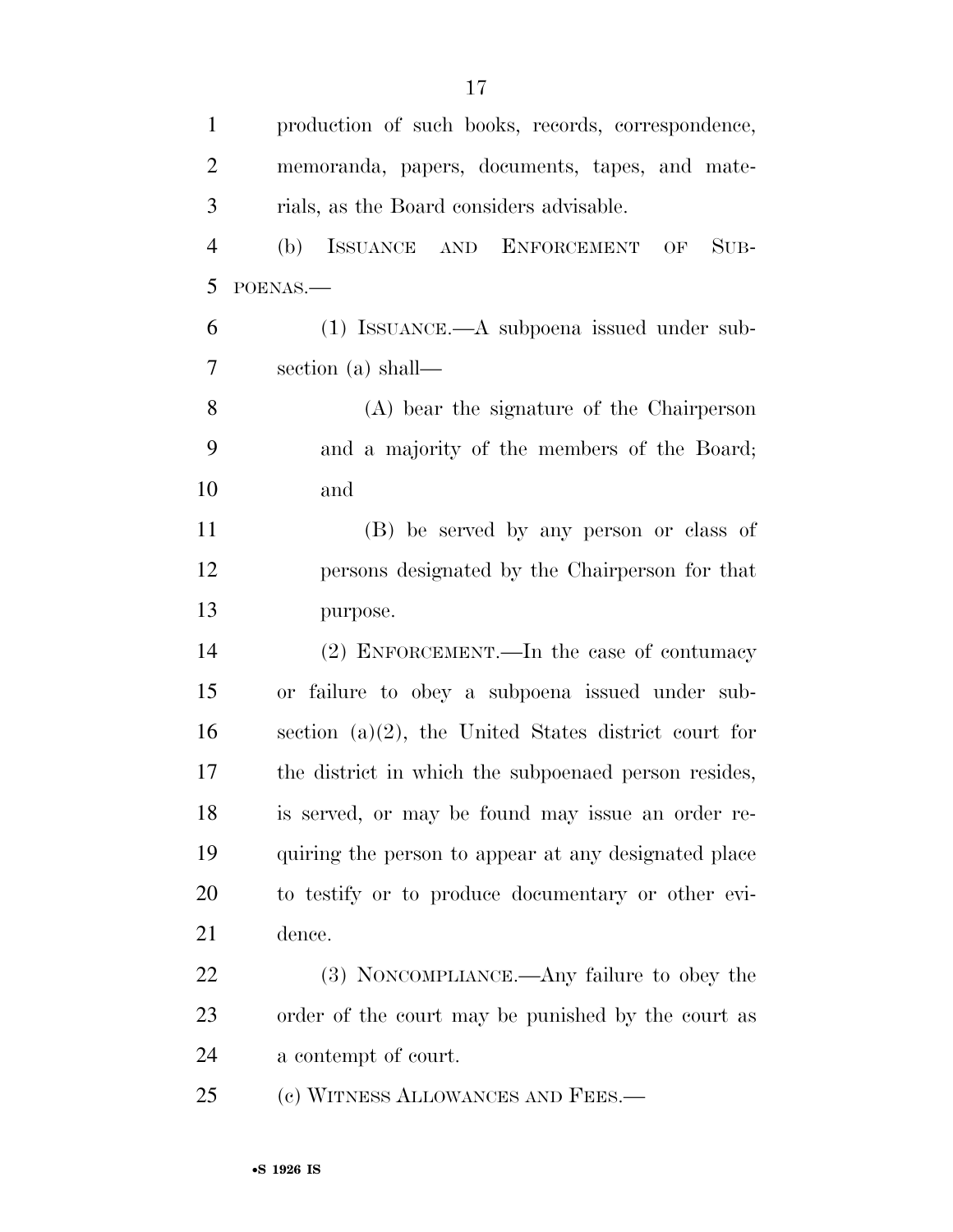(1) IN GENERAL.—Section 1821 of title 28, United States Code, shall apply to a witness re- quested or subpoenaed to appear at a hearing of the Board.

 (2) EXPENSES.—The per diem and mileage al- lowances for a witness shall be paid from funds available to pay the expenses of the Board.

8 (d) INFORMATION FROM FEDERAL AGENCIES.—The Board may, upon request, secure directly from a Federal agency, such information as the Board considers necessary to carry out this Act, and the head of such agency shall promptly respond to any such request for the provision of information.

 (e) INCORPORATION OF FEDERAL TRANSIT PROC- ESSES FOR BOARD STATEMENTS.—Section 5334(l) of title 49, United States Code, as added by section 3032 of the Federal Public Transportation Act of 2005 (Public Law 109–59, 119 Stat. 1627), shall apply to statements of the Board in the same manner and to the same extent as that section applies to statements of the Administrator of the Federal Transit Administration.

### **SEC. 202. QUALIFIED INFRASTRUCTURE PROJECT RAT-INGS.**

 (a) IN GENERAL.—The Bank shall, upon application and otherwise in accordance with this section, designate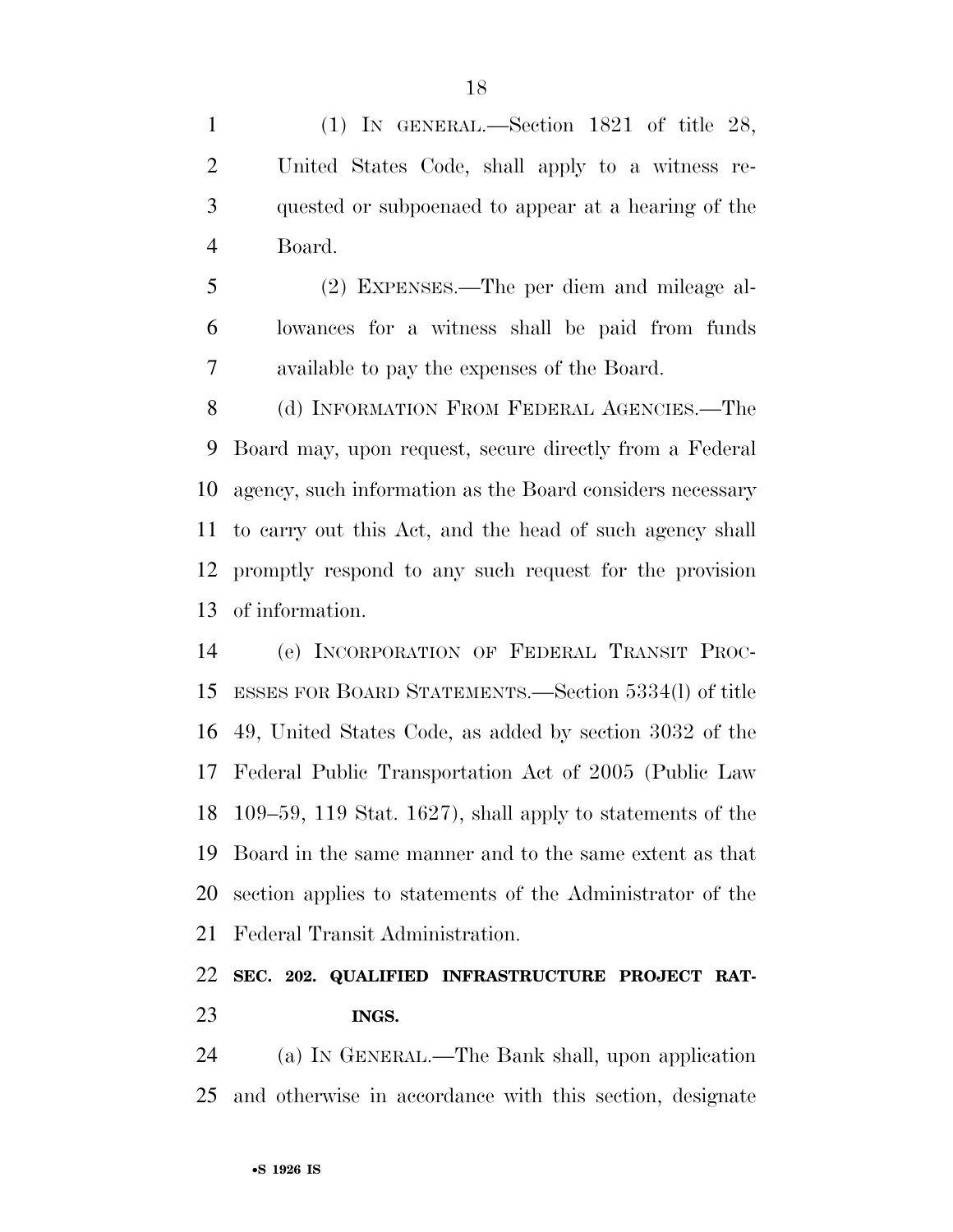infrastructure projects as qualified projects for purposes of assistance under this Act.

 (b) APPLICANTS.—The Bank shall accept applica- tions for the designation of qualified infrastructure projects under this section from among public sponsors, for any infrastructure project having—

- (1) a potential Federal commitment of an amount that is not less than \$75,000,000;
- (2) a public sponsor; and

(3) regional or national significance.

 (c) GUIDELINES FOR DEVELOPING PROJECTS.—The Secretary shall establish guidelines to assist grant recipi- ents under this title to develop applications for funding under this section. The guidelines shall include the objec- tives listed in paragraphs (2) and (3) of section 105(e) of the Housing and Community Development Act of 1974 (42 U.S.C. 5305(e)).

 (d) RATINGS.—In making a determination as to a designation of a qualified infrastructure project, the Board shall evaluate and rate each applicant based on the factors appropriate for that type of infrastructure project, which shall include—

- (1) for any transit project—
- (A) regional or national significance;
- (B) promotion of economic growth;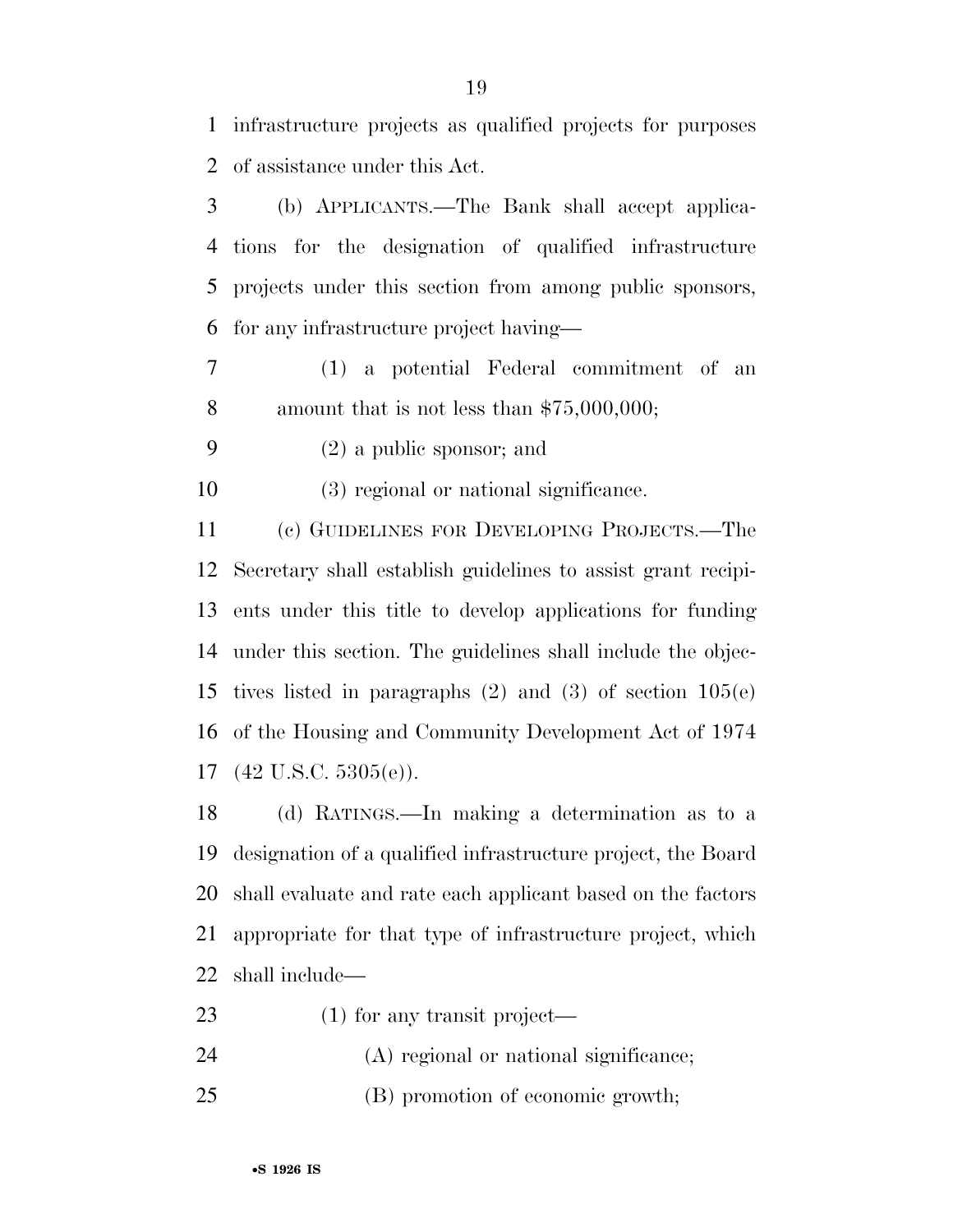| $\mathbf{1}$   | (C) reduction in traffic congestion;            |
|----------------|-------------------------------------------------|
| $\overline{2}$ | (D) environmental benefits, including re-       |
| 3              | duction in pollution from reduced use of auto-  |
| $\overline{4}$ | mobiles from direct trip reduction and indirect |
| 5              | trip reduction through land use and density     |
| 6              | changes;                                        |
| 7              | urban land use policies, including<br>(E)       |
| 8              | those that promote smart growth; and            |
| 9              | (F) mobility improvements;                      |
| 10             | $(2)$ for any public housing project—           |
| 11             | (A) regional or national significance;          |
| 12             | (B) promotion of economic growth;               |
| 13             | (C) improvement of the physical shape and       |
| 14             | layout of public housing;                       |
| 15             | (D) environmental improvement;                  |
| 16             | (E) urban land use policies, including          |
| 17             | those that promote smart growth;                |
| 18             | (F) reduction of poverty concentration;         |
| 19             | (G) mobility improvements for residents;        |
| <b>20</b>      | and                                             |
| 21             | (H) establishment of positive incentives for    |
| 22             | resident self-sufficiency and comprehensive     |
| 23             | services that empower residents;                |
| 24             | (3) for any highway, bridge, or road project—   |
| 25             | (A) regional or national significance;          |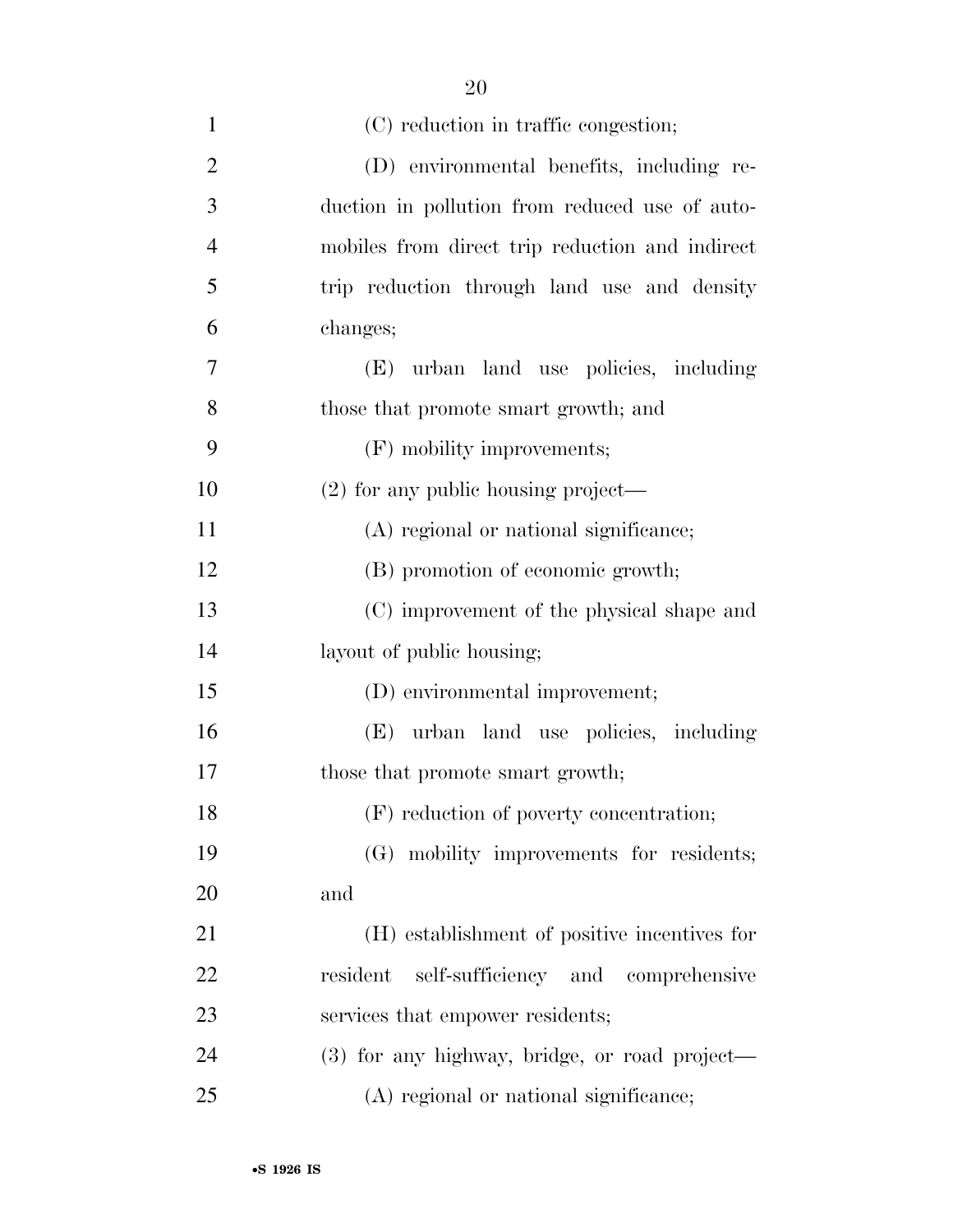| $\mathbf{1}$   | (B) promotion of economic growth;                           |
|----------------|-------------------------------------------------------------|
| $\overline{2}$ | (C) reduction in traffic congestion;                        |
| 3              | (D) environmental improvement;                              |
| $\overline{4}$ | (E) urban land use policies, including                      |
| 5              | those that promote smart growth; and                        |
| 6              | (F) mobility improvements; and                              |
| 7              | $(4)$ for any water project—                                |
| 8              | (A) regional or national significance;                      |
| 9              | (B) promotion of economic growth;                           |
| 10             | (C) health benefits from the associated                     |
| 11             | projects, including health care cost reduction              |
| 12             | due to removal of pollutants; and                           |
| 13             | (D) environmental benefits.                                 |
| 14             | (e)<br>DETERMINATION AMONG PROJECTS OF DIF-                 |
| 15             | FERENT INFRASTRUCTURE TYPES.—The Bank shall es-             |
| 16             | tablish, by rule, comprehensive criteria for allocating     |
|                | 17 qualified status among different types of infrastructure |
| 18             | projects for purposes of this Act—                          |
| 19             | $(1)$ including—                                            |
| 20             | $(A)$ a full view of the project benefits, as               |
| 21             | compared to project costs;                                  |
| 22             | (B) a preference for projects that have na-                 |
| 23             | tional or substantial regional impact;                      |
| 24             | (C) a preference for projects which lever-                  |
| 25             | age private financing, including public-private             |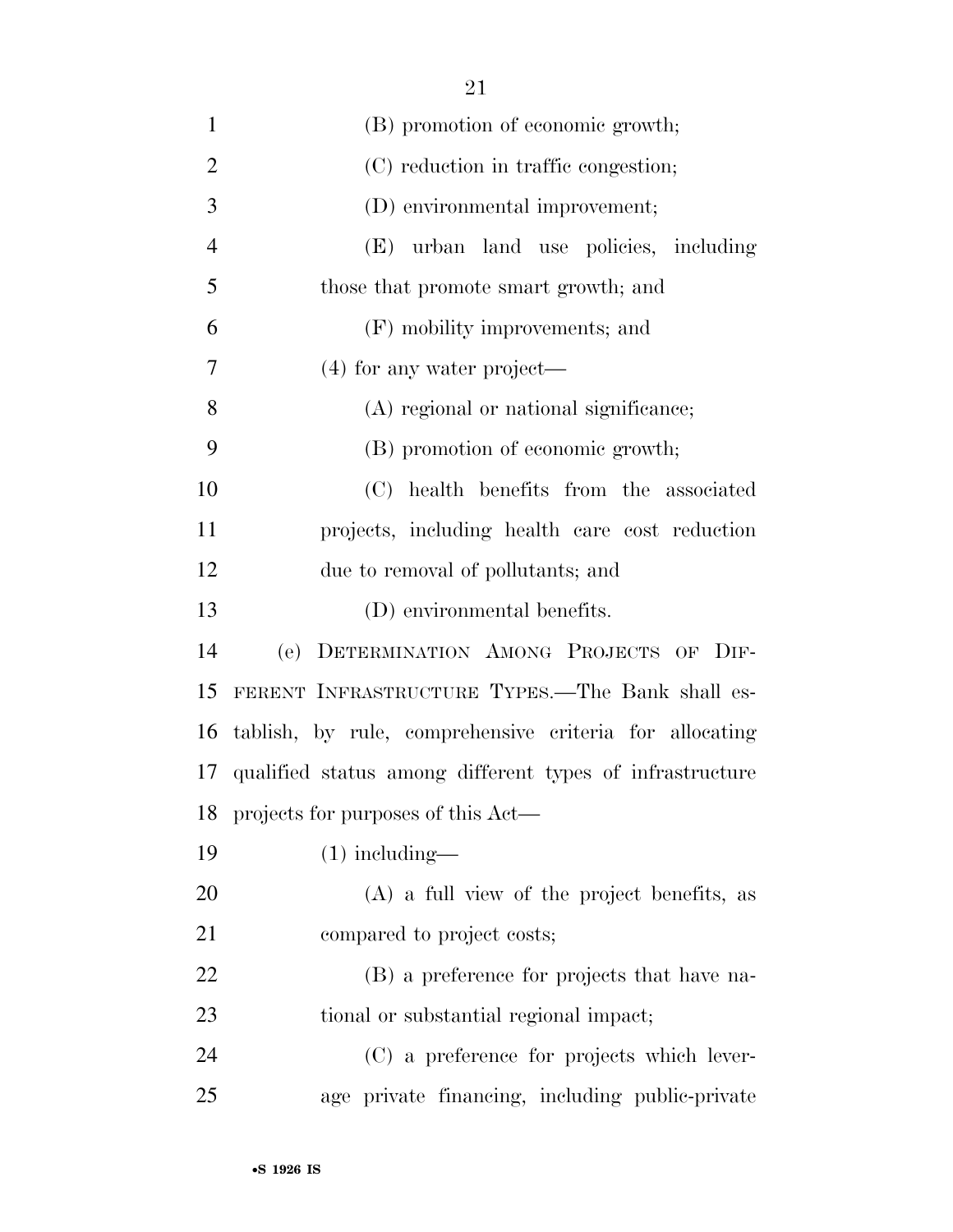| $\mathbf{1}$   | partnerships, for either the explicit cost of the       |
|----------------|---------------------------------------------------------|
| $\overline{2}$ | project or for enhancements which increase the          |
| 3              | benefits of the project;                                |
| $\overline{4}$ | (D) an understanding of the importance of               |
| 5              | balanced investment in various types of infra-          |
| 6              | structure, as emphasized in the current alloca-         |
| 7              | tion of Federal resources between modes; and            |
| 8              | (E) an understanding of the importance of               |
| 9              | diverse investment in infrastructure in all re-         |
| 10             | gions of the country; and                               |
| 11             | (2) that do not eliminate any project based on          |
| 12             | size, but rather allow for selection of the projects    |
| 13             | that are most meritorious.                              |
| 14             | (f) PROCESS AND PERSONNEL FOR CREATING RAT-             |
| 15             | <b>INGS PROCESS.—</b>                                   |
| 16             | (1) IN GENERAL.—The ratings processes de-               |
| 17             | scribed in this section shall be subject to Federal no- |
| 18             | tice and rulemaking procedures.                         |
| 19             | (2) PARTICIPATION BY OTHER AGENCY PER-                  |
| 20             | SONNEL.—The ratings, and development of the rat-        |
| 21             | ings process, shall be conducted by personnel on de-    |
| 22             | tail to the Bank from the Department of Transpor-       |
| 23             | tation, the Department of Housing and Urban De-         |
| 24             | velopment, the United States Army Corps of Engi-        |
| 25             | neers, and other relevant departments and agencies      |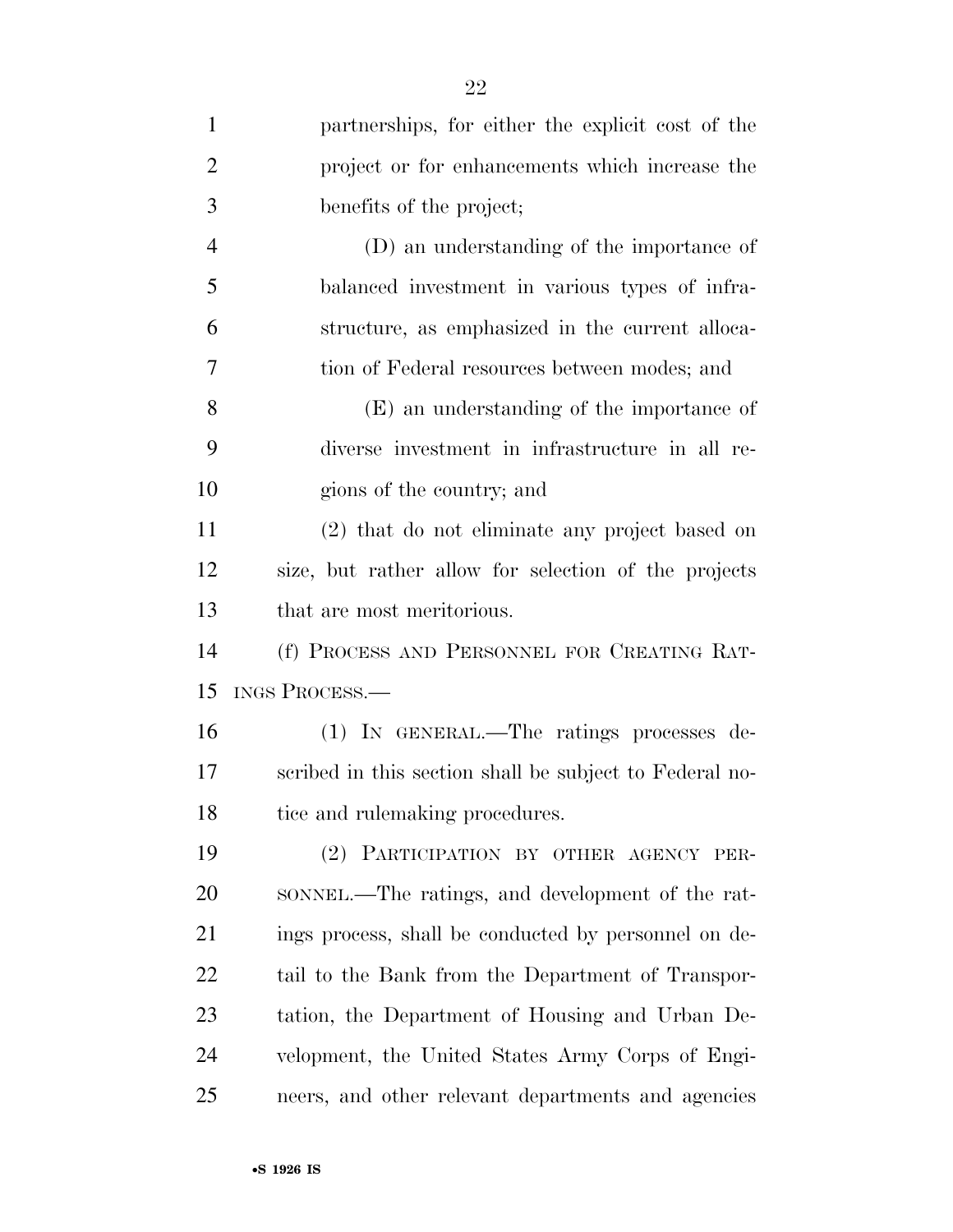from among individuals who are familiar with and experienced in the selection criteria for competitive projects. The Bank shall reimburse those depart-

 ments and agencies for the staff which are on detail to the Bank.

 (g) COMPLIANCE WITH OTHER APPLICABLE LAW.— Projects receiving financial assistance from the Bank under this section shall comply with applicable provisions of Federal law and regulations, including—

 (1) for transit, requirements that would apply to a project receiving funding under section 5307 of 12 title 49, United States Code;

 (2) for public housing, requirements that would apply to a project receiving funding from a grant under section 24 of the United States Housing Act of 1937 (42 U.S.C. 1437v);

 (3) for roads and bridges, requirements that would apply to a project that receives funds appor- tioned under section 104(b)(3) of title 23, United States Code; and

 (4) for water, requirements that would apply to a project that receives funds through a grant or loan under—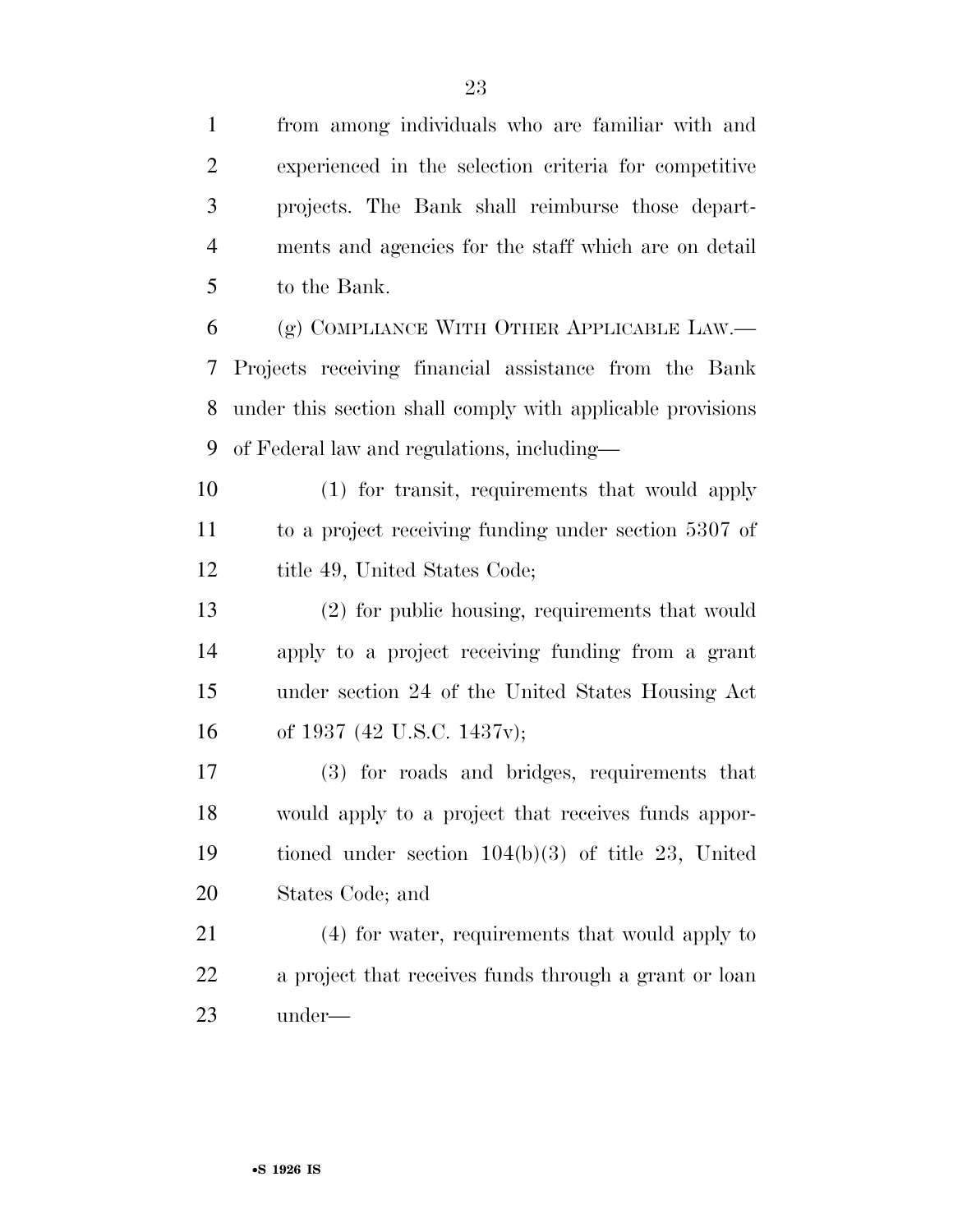| $\mathbf{1}$   | $(A)$ section 103 of the Housing and Com-                    |
|----------------|--------------------------------------------------------------|
| $\overline{2}$ | munity Development Act of 1974 (42 U.S.C.                    |
| 3              | 5303);                                                       |
| $\overline{4}$ | (B) section 1452 of the Public Health                        |
| 5              | Service Act (42 U.S.C. 300j–12); or                          |
| 6              | (C) section 601 of the Federal Water Pol-                    |
| $\tau$         | lution Control Act (33 U.S.C. 1381), as that                 |
| 8              | section applied before the beginning of fiscal               |
| 9              | year 1995.                                                   |
| 10             | (h) AUTHORITY TO DETERMINE FUNDING.—Not-                     |
| 11             | withstanding any other provision of law, the Bank shall      |
| 12             | determine the appropriate Federal share of funds for each    |
| 13             | project described in subsection (g) for purposes of this     |
| 14             | Act.                                                         |
| 15             | SEC. 203. DEVELOPMENT OF FINANCING PACKAGE.                  |
| 16             | (a) IN GENERAL.—Not later than 60 days after the             |
| 17             | date on which the Board determines appropriate financing     |
|                | 18 packages for qualified infrastructure projects under sec- |
| 19             | tion 202, the Board shall notify the Committee on Bank-      |
|                | 20 ing, Housing, and Urban Affairs of the Senate.            |
| 21             | (b) FINANCING PACKAGES.—The Board is author-                 |
| 22             | ized—                                                        |
| 23             | $(1)$ to act as a centralized entity to provide fi-          |
|                |                                                              |

nancing for qualified infrastructure projects;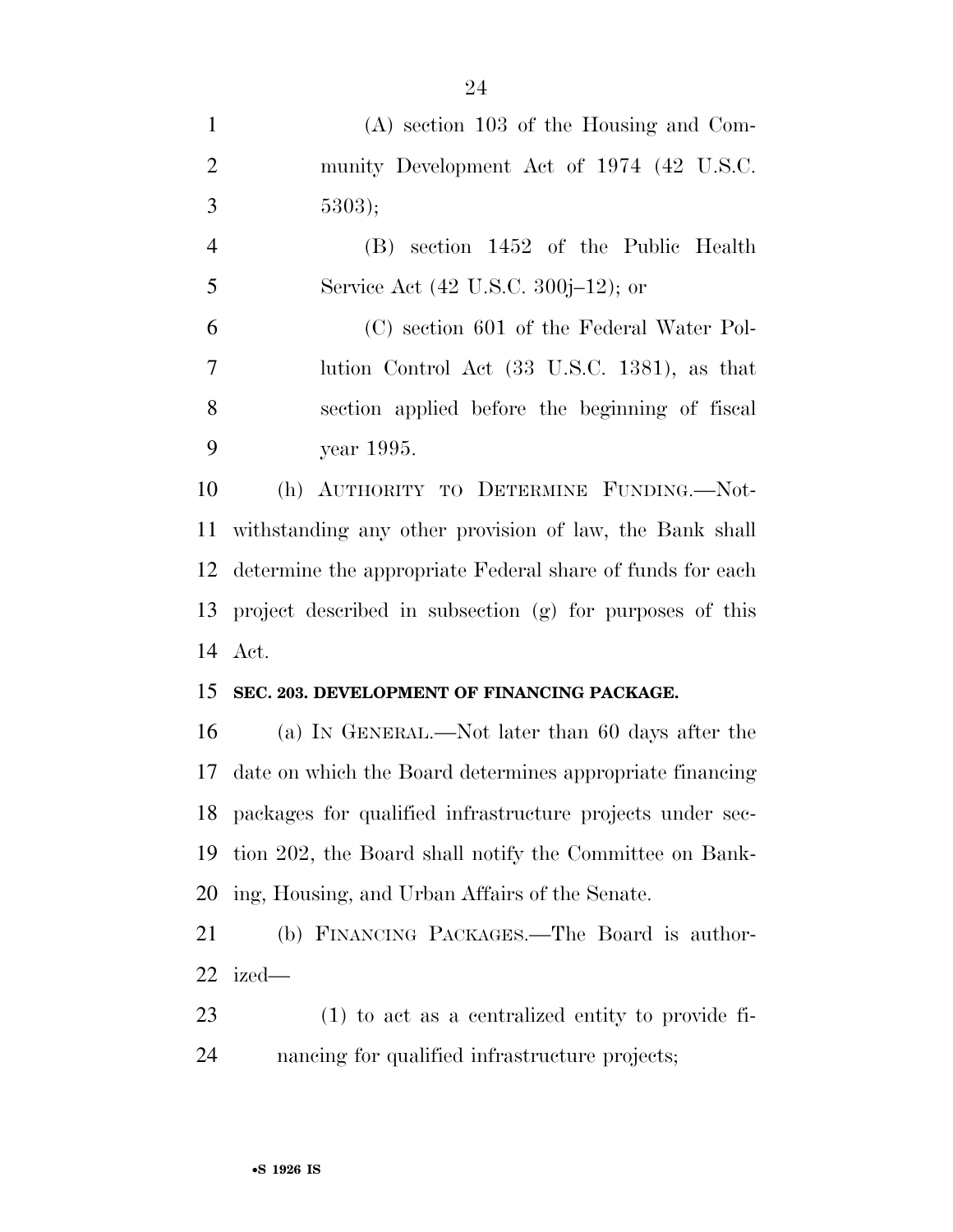| $\mathbf{1}$   | (2) to issue general purpose infrastructure             |
|----------------|---------------------------------------------------------|
| $\overline{2}$ | bonds, and to provide direct subsidies to qualified in- |
| 3              | frastructure projects from amounts made available       |
| $\overline{4}$ | from the issuance of such bonds;                        |
| 5              | (3) to issue project-based infrastructure bonds         |
| 6              | for the financing of specific qualified infrastructure  |
| 7              | projects;                                               |
| 8              | (4) to provide loan guarantees to State or local        |
| 9              | governments issuing debt to finance qualified infra-    |
| 10             | structure projects, under rules prescribed by the       |
| 11             | Board, in a manner similar to that described in         |
| 12             | chapter 6 of title 23, United States Code;              |
| 13             | (5) to issue loans, at varying interest rates, in-      |
| 14             | cluding very low interest rates, to qualified project   |
| 15             | sponsors for qualified projects;                        |
| 16             | (6) to leverage resources and stimulate public          |
| 17             | and private investment in infrastructure; and           |
| 18             | (7) to encourage States to create additional op-        |
| 19             | portunities for the financing of infrastructure         |
| 20             | projects.                                               |
| 21             | (c) GENERAL PURPOSE AND INFRASTRUCTURE                  |
| 22             | BONDS.—General purpose and project-based infrastruc-    |
| 23             | ture bonds issued by the Bank under this Act shall be   |
| 24             | subject to such terms and limitations as may be estab-  |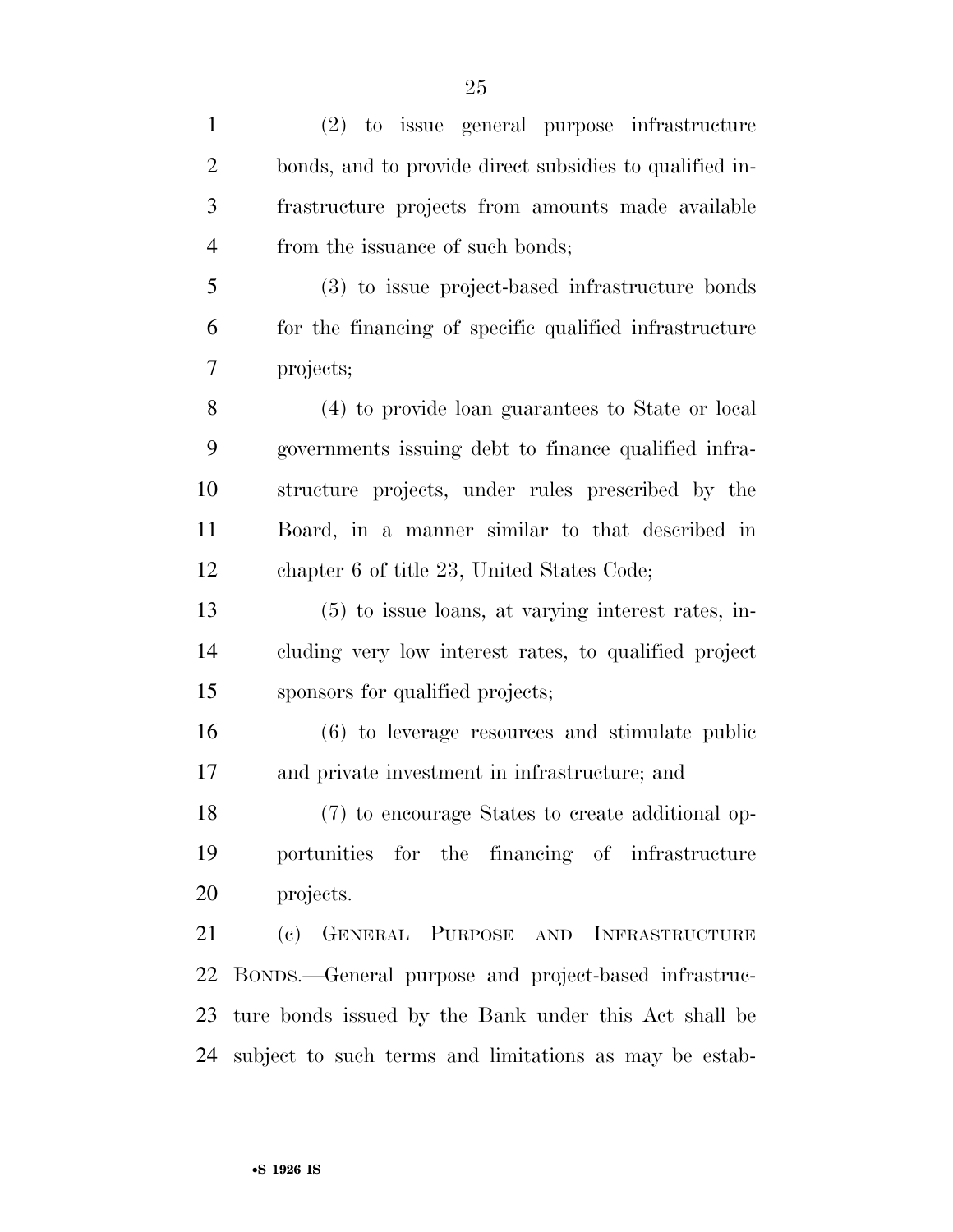lished by rules of the Bank, in consultation with the Sec-retary of the Treasury.

 (d) BOND OBLIGATION LIMIT.—The aggregate out- standing amount of all bonds authorized to be issued under this Act may not exceed \$60,000,000,000.

 (e) FULL FAITH AND CREDIT.—Any obligation issued by the Bank under this Act shall be an obligation supported by the full faith and credit of the United States.

 (f) LIMITATION ON FUNDS FROM BOND ISSUANCE.—Not more than 1 percent of funds resulting from the issuance of bonds under this Act may be used to fund the operations of the Bank.

### **SEC. 204. COUPON NOTES FOR HOLDERS OF INFRASTRUC-TURE BONDS.**

 (a) ISSUANCE OF COUPON NOTES.—Under regula- tions prescribed by the Bank, in consultation with the Sec- retary of the Treasury, there may be a separation (includ- ing at issuance) of the ownership of an infrastructure bond and the entitlement to the interest with respect to such bond (in this section referred to as a ''coupon note''). In case of any such separation, such interest shall be al- lowed to the person who on the payment date holds the instrument evidencing the entitlement to the interest, and not to the holder of the bond.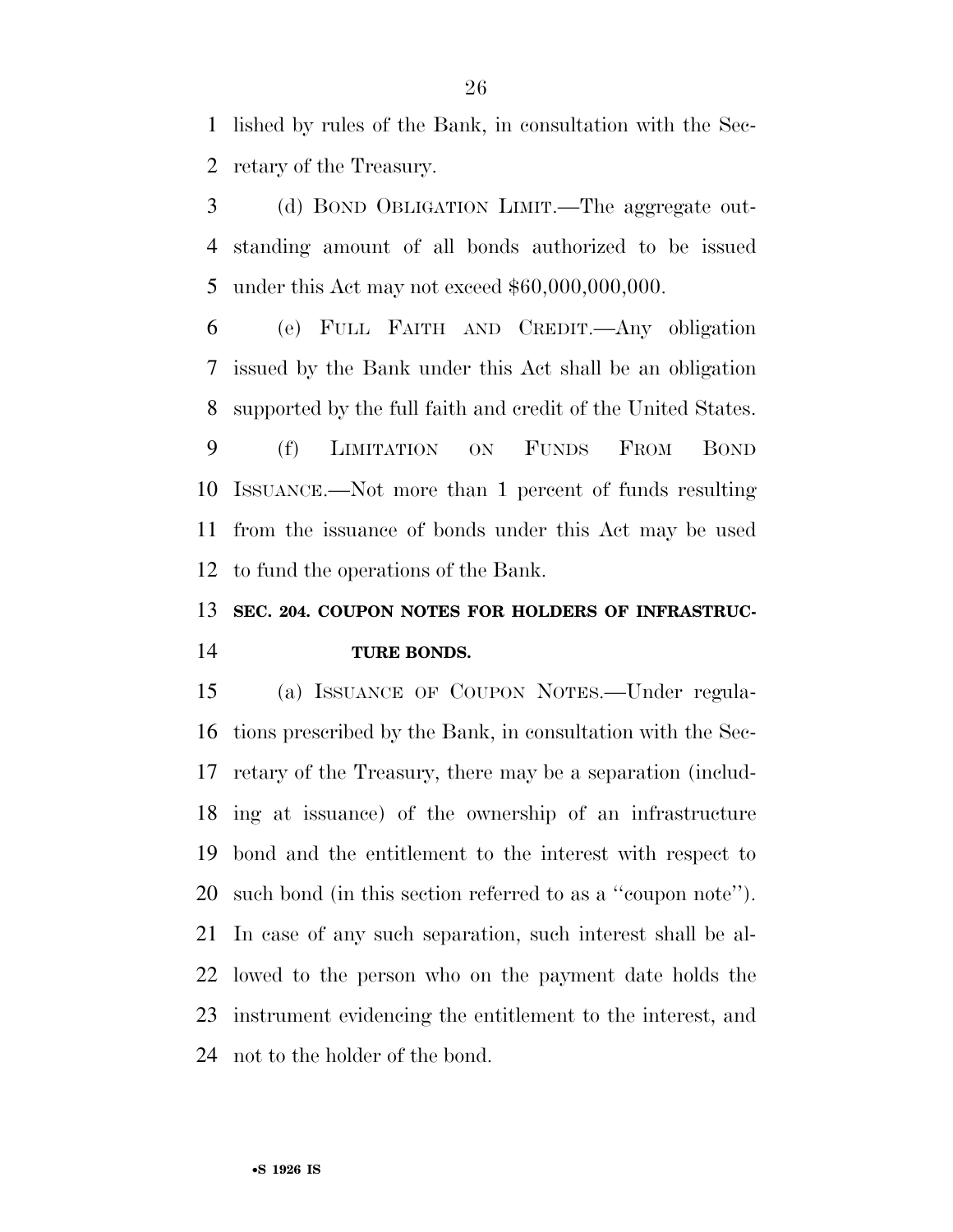(b) REDEMPTION OF COUPON NOTES.—A coupon note may be used by the owner thereof for the purpose of making any payment to the Federal Government, and shall be accepted for such purpose by the Secretary of the Treasury, subject to rules issued by the Bank, in consulta-tion with the Secretary of the Treasury.

### **SEC. 205. EXEMPTION FROM LOCAL TAXATION.**

 Bonds and other obligations issued by the Bank, and the interest on or credits with respect to its bonds or other obligations, shall not be subject to taxation by any State, county, municipality, or local taxing authority.

# **TITLE III—STUDIES AND REPORTS**

**SEC. 301. REPORT; DATABASE.** 

 (a) REPORT.—Not later than 1 year after the date of enactment of this Act, and annually thereafter, the Board shall submit to the Committee on Banking, Hous- ing, and Urban Affairs of the Senate a report describing the activities of the Board, for the fiscal year covered by the report, relating to—

- (1) the evaluations of qualified infrastructure projects under section 202; and
- (2) the financing packages of qualified infra-structure projects under section 203.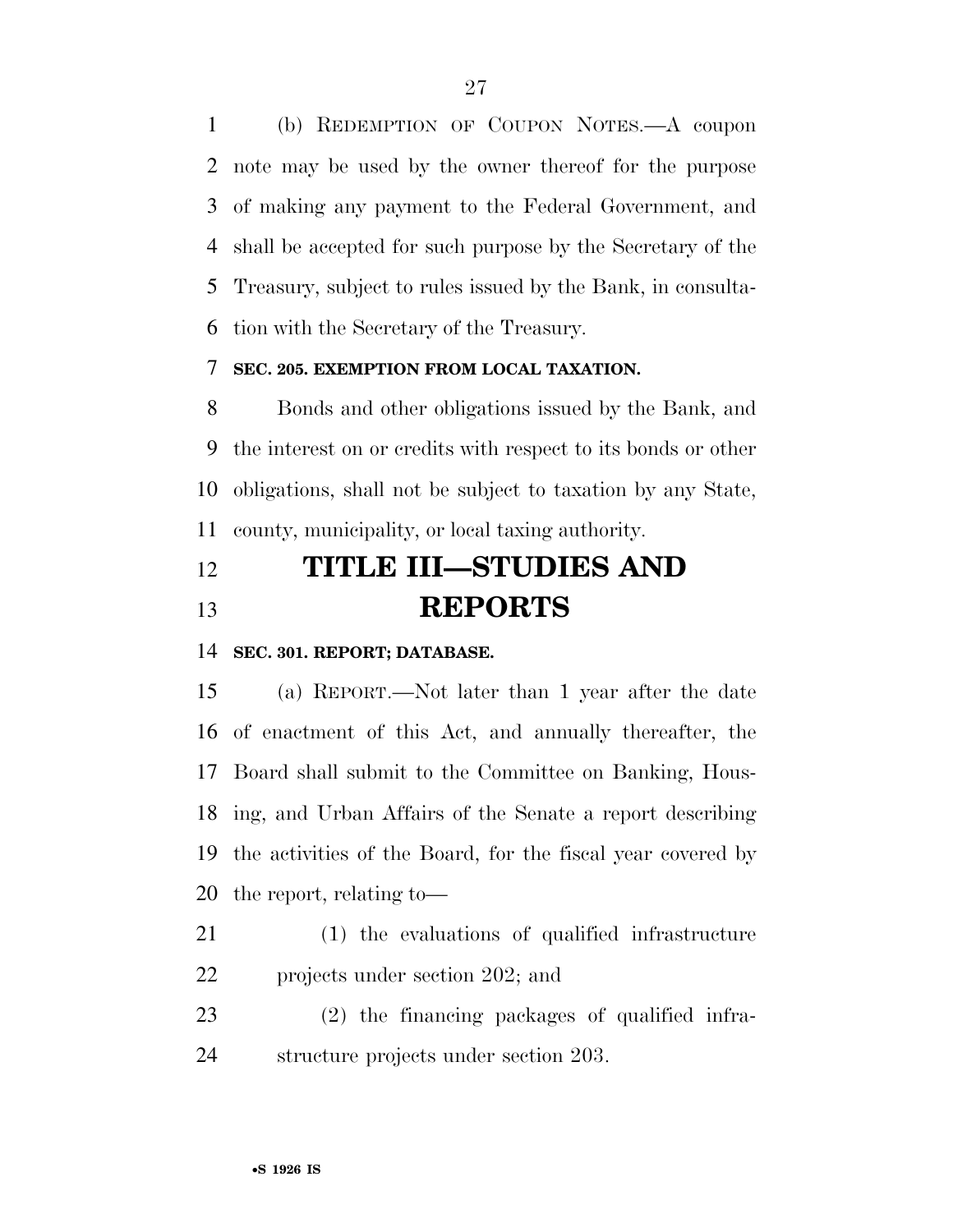| $\mathbf{1}$   | (b) DATABASE.—The Bank shall develop, maintain,              |
|----------------|--------------------------------------------------------------|
| $\overline{2}$ | and update a publicly-accessible database that contains—     |
| 3              | (1) a description of each qualified infrastruc-              |
| $\overline{4}$ | ture project that receives funding from the Bank             |
| 5              | under this Act—                                              |
| 6              | (A) by project mode or modes;                                |
| 7              | (B) by project location;                                     |
| 8              | (C) by project sponsor or sponsors; and                      |
| 9              | (D) by project total cost;                                   |
| 10             | $(2)$ the amount of funding that each qualified              |
| 11             | infrastructure project receives from the Bank under          |
| 12             | this Act; and                                                |
| 13             | $(3)$ the form of financing that each qualified in-          |
| 14             | frastructure project receives from the Bank under            |
| 15             | section 203.                                                 |
| 16             | SEC. 302. STUDY AND REPORT ON INFRASTRUCTURE FI-             |
| 17             | NANCING MECHANISMS.                                          |
| 18             | (a) IN GENERAL.—Not later than 2 years after the             |
| 19             | date of enactment of this Act, and every 3 years there-      |
| 20             | after, the Board shall conduct a study evaluating the effec- |
| 21             | tiveness of each Federal financing mechanism that is used    |
| 22             | to support an infrastructure system of the United States.    |
| 23             | (b) REQUIREMENTS.—A study conducted under sub-               |
| 24             | section (a) shall—                                           |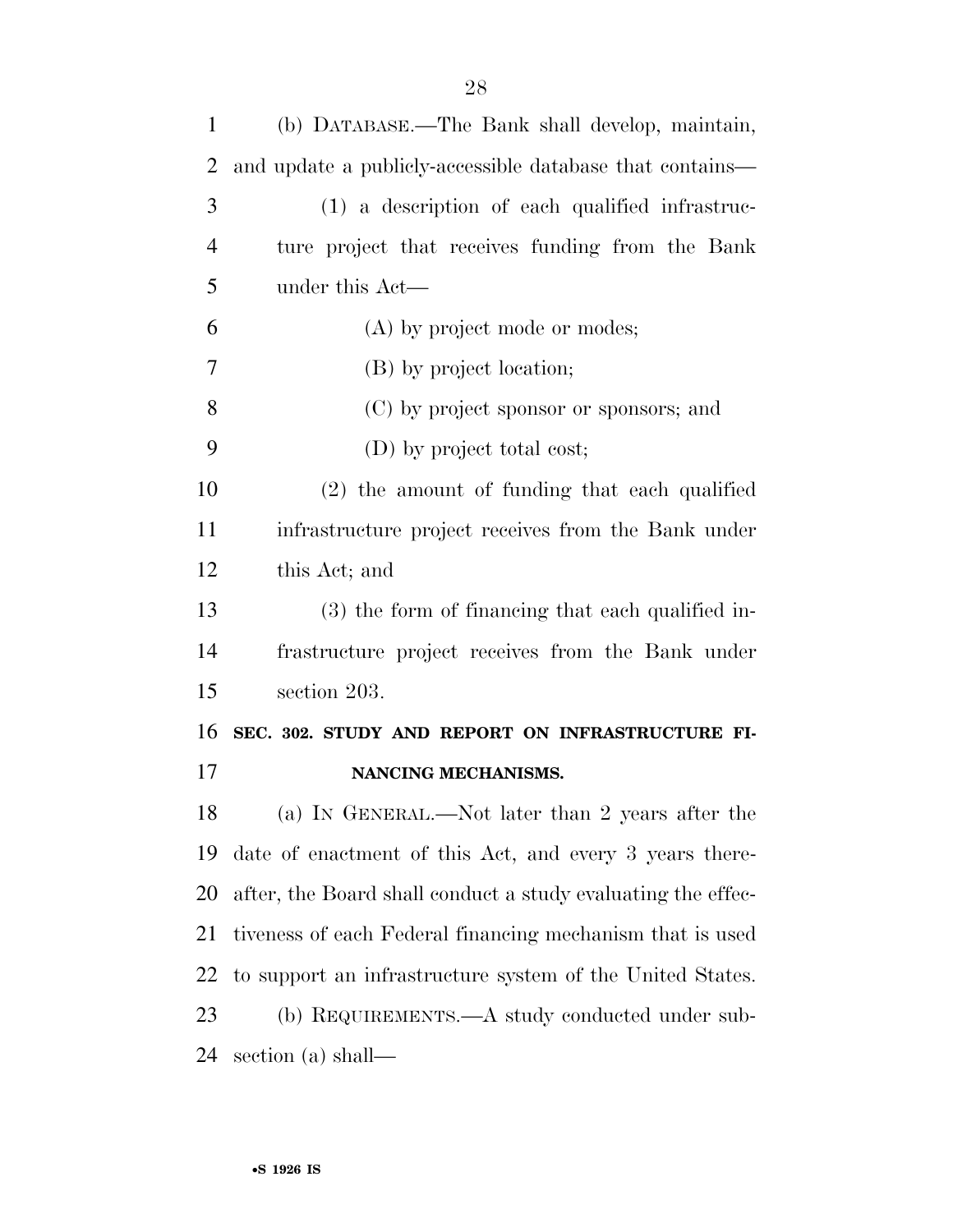| $\mathbf{1}$   | (1) evaluate the economic efficacy and trans-             |
|----------------|-----------------------------------------------------------|
| $\overline{2}$ | parency of each financing mechanism used by—              |
| 3              | (A) the Bank to fund qualified infrastruc-                |
| $\overline{4}$ | ture projects; and                                        |
| 5              | (B) each agency and department of the                     |
| 6              | Federal Government to support infrastructure              |
| 7              | systems, including—                                       |
| 8              | (i) infrastructure formula funding;                       |
| 9              | (ii) user fees; and                                       |
| 10             | (iii) modal taxes; and                                    |
| 11             | contain recommendations for improving<br>(2)              |
| 12             | each funding mechanism evaluated under subpara-           |
| 13             | graphs $(A)$ and $(B)$ of paragraph $(1)$ to increase the |
| 14             | economic efficacy and transparency of the Bank, and       |
| 15             | each agency and department of the Federal Govern-         |
| 16             | ment, to finance infrastructure projects in the           |
| 17             | United States.                                            |
| 18             | (c) REPORT.—Not later than 30 days after the date         |
| 19             | on which the Board completes the study conducted under    |
| 20             | subsection (a), the Board shall submit to the Committee   |
| 21             | on Banking, Housing, and Urban Affairs of the Senate,     |
| 22             | a report containing each evaluation and recommendation    |
| 23             | contained in the study.                                   |